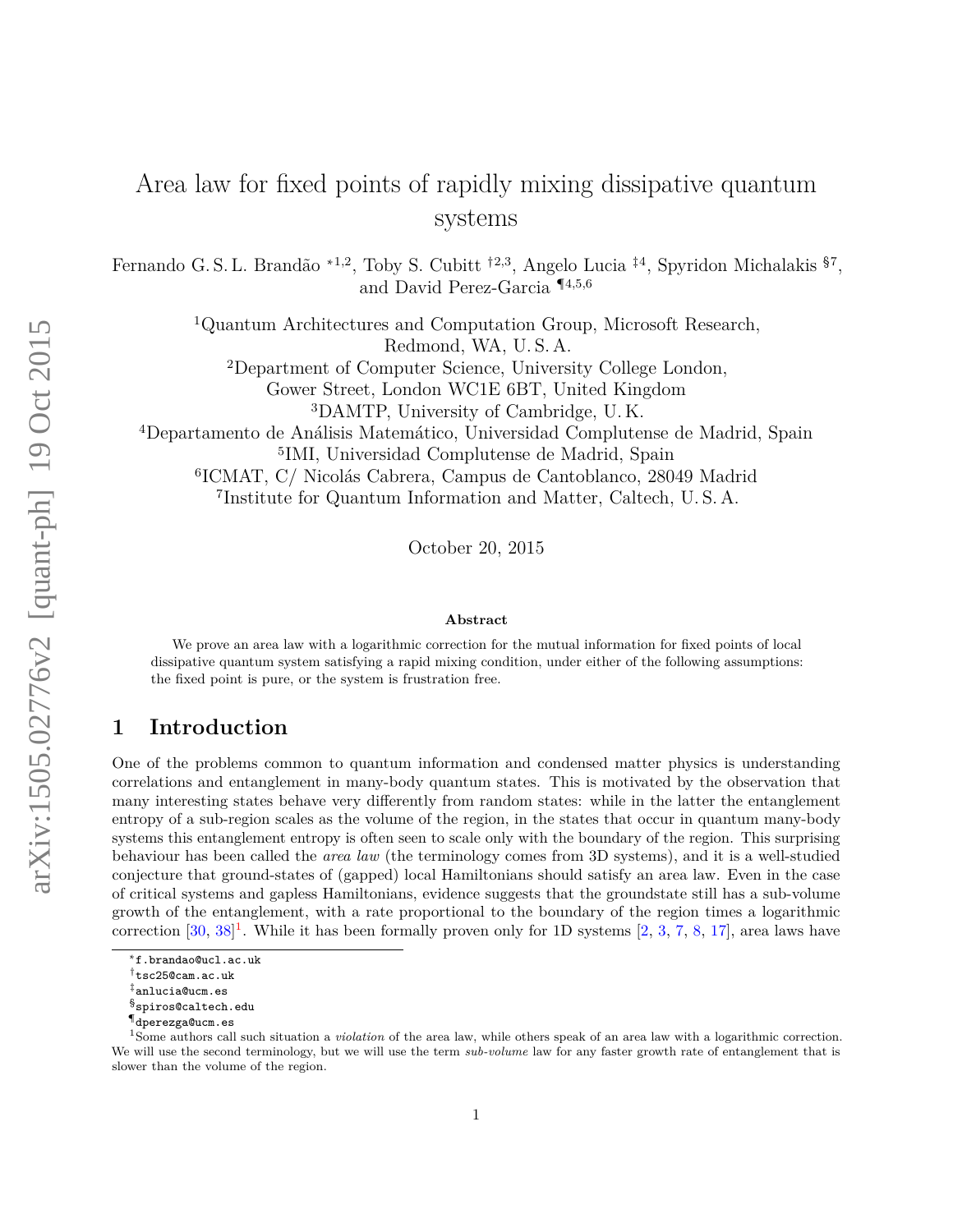also been proven in specific cases in higher dimensions (harmonic lattice systems [\[35\]](#page-16-2), models satisfying Local Topological Quantum Order [\[32\]](#page-16-3), perturbations of gapped Hamiltonians satisfying an area law [\[28,](#page-16-4) [31\]](#page-16-5), and with a logarithmic correction for fermionic systems [\[12,](#page-15-3) [43\]](#page-16-6)), and are the subject of active research.

Recently, a different class of states arising in quantum many-body systems has been attracting attention in the quantum information literature: fixed points of (local) dissipative processes. More precisely, fixed points of semigroups of trace preserving, completely positive linear maps. The motivation is two-fold: on the one hand, such processes model most of the different types of noise that can be found in nature, and therefore provide a more realistic model for physical systems, since in practice no system will be completely isolated. On the other hand, proposals have been made to artificially engineer such dissipative interactions in order to have a determined quantum state as a fixed point, effectively making them "dissipative machines" for producing useful/interesting quantum states [\[23,](#page-15-4) [41\]](#page-16-7). This dissipative state engineering has been experimentally shown to be a robust mechanism to maintain coherence [\[5,](#page-14-2) [24\]](#page-15-5).

A natural question then arises: is there an area law (either strict or with a logarithmic correction) in this context? Note that, since fixed points of dissipative evolutions are generically not pure, we must find another measure of entanglement or correlations, since local entropy is no longer a useful measure for mixed states (as the trivial example of the maximally mixed state shows). [\[44\]](#page-16-8) proposed instead using the *mutual information*, a measure of correlations between two parts of a quantum state. It has the advantage of coinciding with entanglement entropy for pure states, and it upper bounds operational measures of entanglement in the mixed-state case, such as the distillable entanglement  $[6]$ . In  $[44]$  it was also shown that thermal states of local Hamiltonians satisfy an area law for the mutual information. However, since thermal states do not cover all the possible fixed points of dissipative systems. Pinning down under which conditions an area law for the mutual information holds for general dissipative quantum many-body systems is thus an interesting open problem.

For Hamiltonian systems, the main assumption that is usually made is the presence of a spectral gap: a non-vanishing separation between the two lowest energy levels of the Hamiltonian. In the dissipative setting, instead of spectral assumptions, it is more natural to make assumptions on the speed of convergence of the dissipation towards its fixed point (a quantity that is not controlled by the spectrum alone [\[39\]](#page-16-9)), or equivalently on the so-called *mixing time*. In this work we restrict to systems for which the mixing time scales logarithmically with the system size. In a previous paper [\[10\]](#page-15-7) some of the authors showed that such systems – which we called *rapid mixing* – are stable under local perturbations. Similarly to the gap of closed quantum systems, proving rapid mixing for dissipative systems is a daunting task. There are however some interesting key examples: state preparation of graph states [\[21\]](#page-15-8), classical Glauber dynamics for the Ising model in 2D (in some range of parameters) [\[27,](#page-16-10) [29\]](#page-16-11), among others.

Rapid mixing is implied in many cases by a well studied property of dissipative evolutions, namely the existence of a system-size independent Log-Sobolev constant for primitive reversible Liouvillians [\[14–](#page-15-9)[16,](#page-15-10) [22,](#page-15-11) [45\]](#page-16-12). Under such assumptions, in [\[20\]](#page-15-12) it was proven a bound on the mutual information of the form:

<span id="page-1-0"></span>
$$
I(A : A^c) \le c \log \log ||\rho^{-1}|| |\partial A|. \tag{1}
$$

In the latter bound  $\rho$  is the fixed point of the evolution, and therefore  $\|\rho^{-1}\|$  will usually depend at least exponentially on the total system size, and sometimes even worse. As recognized by the authors of [\[20\]](#page-15-12), this poses a serious problem in considering Eq. [\(1\)](#page-1-0) a satisfactory area law. It indicates however that rapid mixing seems to be the required condition to have an area law in the dissipative setting. This is exactly what we prove in the present paper, with the following results:

- 1. if the system satisfies rapid mixing and the fixed point is pure, then it satisfies an area law with a logarithmic correciton for the entanglement entropy;
- 2. if the system satisfies rapid mixing and is frustration free, meaning that the local terms of the Liouvillian share a common steady state, then such fixed point satisfies an area law with a logarithmic correciton for the mutual information.

Compared with [\(1\)](#page-1-0), the bounds we obtain do not have any dependence on the total system size. Moreover we do not require primitivity or reversibility of the generators of the evolution, and we only require rapid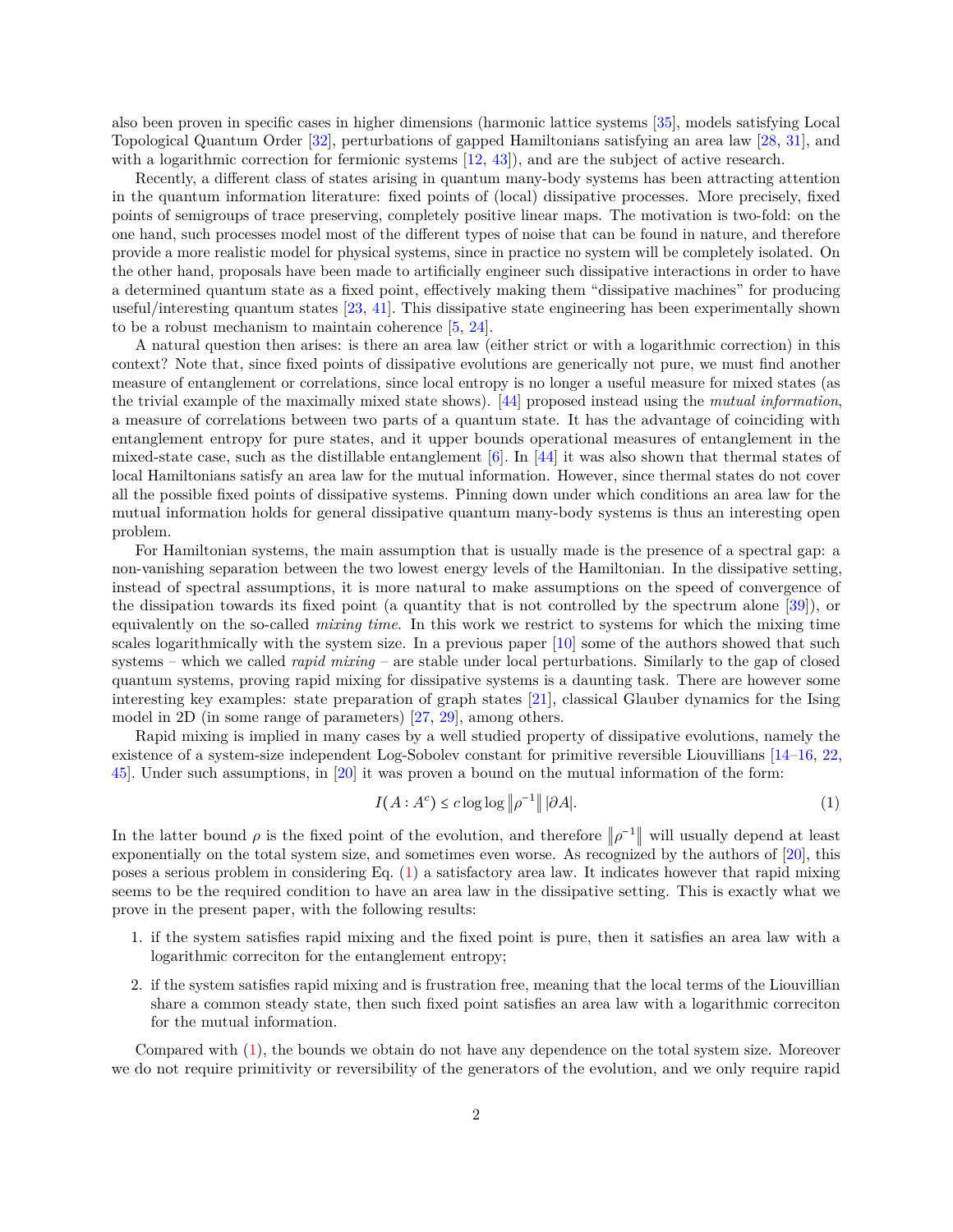mixing instead of a system-size independent Log-Sobolev constant (a strictly weaker assumption, since the Log-Sobolev constant is undefined for non-primitive Liouvillians).

It is known that there is a connection between area laws and decay of correlations [\[7,](#page-15-0) [44\]](#page-16-8). Therefore it does not come as a surprise that with the tools we have developed for proving the area law we can also prove a decay of correlations measured with the mutual information. It is worth noting that, with the results available in the literature and to the best of our knowledge, it is not possible to derive the area law from the type of decay of correlations we will show here.

As we have mentioned earlier, for groundstates of closed systems a logarithmic correction is usually considered a signature of a gapless Hamiltonian. For open systems and mixed states the situation is less clear: already in [\[44\]](#page-16-8) it was shown that thermal states of local Hamiltonian satisfy an area law without a logarithmic correction irrespective of the gap of the Hamiltonian. For these states the bound we obtained is therefore not optimal. We do not know whether there exists systems which saturate our bound, or if instead the correction is only an artefact of the proof. If there exist systems that saturate our bound, it would then imply that their fixed point have a very interesting property: while still satisfying an exponential decay of correlations, they do not satisfy an area law without a logarithmic correction. Having an example of such state which can also be efficiently prepared with a dissipative process would be interesting on its own, as it could lead to new insight on the relationship between area laws and decay of correlations.

We conjecture that rapid mixing alone, without any additional assumptions, should imply an area law for mutual information, but we do not have a formal proof. The fact that we have two different proofs of an area law, requiring different extra assumptions (pure fixed point on the one hand, frustration freeness on the other) is strong evidence for this conjecture.

The paper is organized as follows. In section [2](#page-2-0) we set up the problem and introduce the necessary notation and definitions. In section [3](#page-6-0) we prove two lemmas regarding localization properties of the fixed point of the dissipative maps: Lemma [11](#page-7-0) is based only on the rapid mixing assumption, and will be used in section [4](#page-11-0) to prove decay of correlations and in section [5](#page-12-0) to prove the area law for pure fixed points; Lemma [12](#page-7-1) instead requires the extra assumption of frustration freeness, and will be used in section [5](#page-12-0) to prove the area law for the mutual information in the case of mixed fixed points.

## <span id="page-2-0"></span>**2 Setup and notation**

Let  $\mathcal{H}_{AB} = \mathcal{H}_A \otimes \mathcal{H}_B$  be a finite dimensional complex Hilbert space, representing a bipartite quantum system. We denote by  $\mathcal{B}(\mathcal{H}_{AB})$  the space of bounded linear operators on  $\mathcal{H}_{AB}$ . A *state* is given by a positive semidefinite operator  $\rho_{AB} \in \mathcal{B}(\mathcal{H}_{AB})$ , normalized to have trace equal to one. The *reduced density matrix* of the subsystem A (resp. B) will be denoted by  $\rho_A$  (resp.  $\rho_B$ ), and it is given by  $\rho_A = \text{Tr}_A \rho_{AB}$  (resp.  $\rho_B = \text{Tr}_B \rho_{AB}$ ), where the partial trace Tr<sub>A</sub> is defined to be the unique linear operator Tr<sub>A</sub> ∶  $\mathcal{B}(\mathcal{H}_{AB}) \to \mathcal{B}(\mathcal{H}_B)$  such that  $Tr_A(x \otimes y) = y Tr(x)$  for all *x* in  $\mathcal{B}(\mathcal{H}_A)$  and all *y* in  $\mathcal{B}(\mathcal{H}_B)$  (Tr<sub>*B*</sub> is similarly defined).

We will use the standard Dirac notation for Hilbert spaces, denoting vectors as ∣*φ*⟩, adjoint vectors as ⟨*φ*∣, ⟨*φ*∣*ψ*⟩ for the scalar product, and ∣*φ*⟩⟨*ψ*∣ for rank one linear maps. The canonical basis will be indexed by natural numbers starting from zero:  $|0\rangle, |1\rangle, \ldots |n\rangle$ .

We will denote by  $poly(x)$  any polynomial in the variable x with real coefficients and arbitrary degree.

### **2.1 Measures of correlations**

Given a state  $\rho_{AB} \in \mathcal{B}(\mathcal{H}_{AB})$  of a bipartite system, there are a number of possible measures of how "distant" the state  $\rho_{AB}$  is from being a product state, i.e. of the form  $x \otimes y$  for some  $x$  in  $\mathcal{B}(\mathcal{H}_A)$  and  $y$  in  $\mathcal{B}(\mathcal{H}_B)$ . Since a product state represents a system in which measurements over the subsystem *A* are independent of measurements over the subsystem *B*, we will talk of *correlation measures* between subsystem *A* and *B*. We will need to define and use three of such measures. We will follow the same terminology of [\[20\]](#page-15-12).

**Definition 1** (Correlation measures)**.**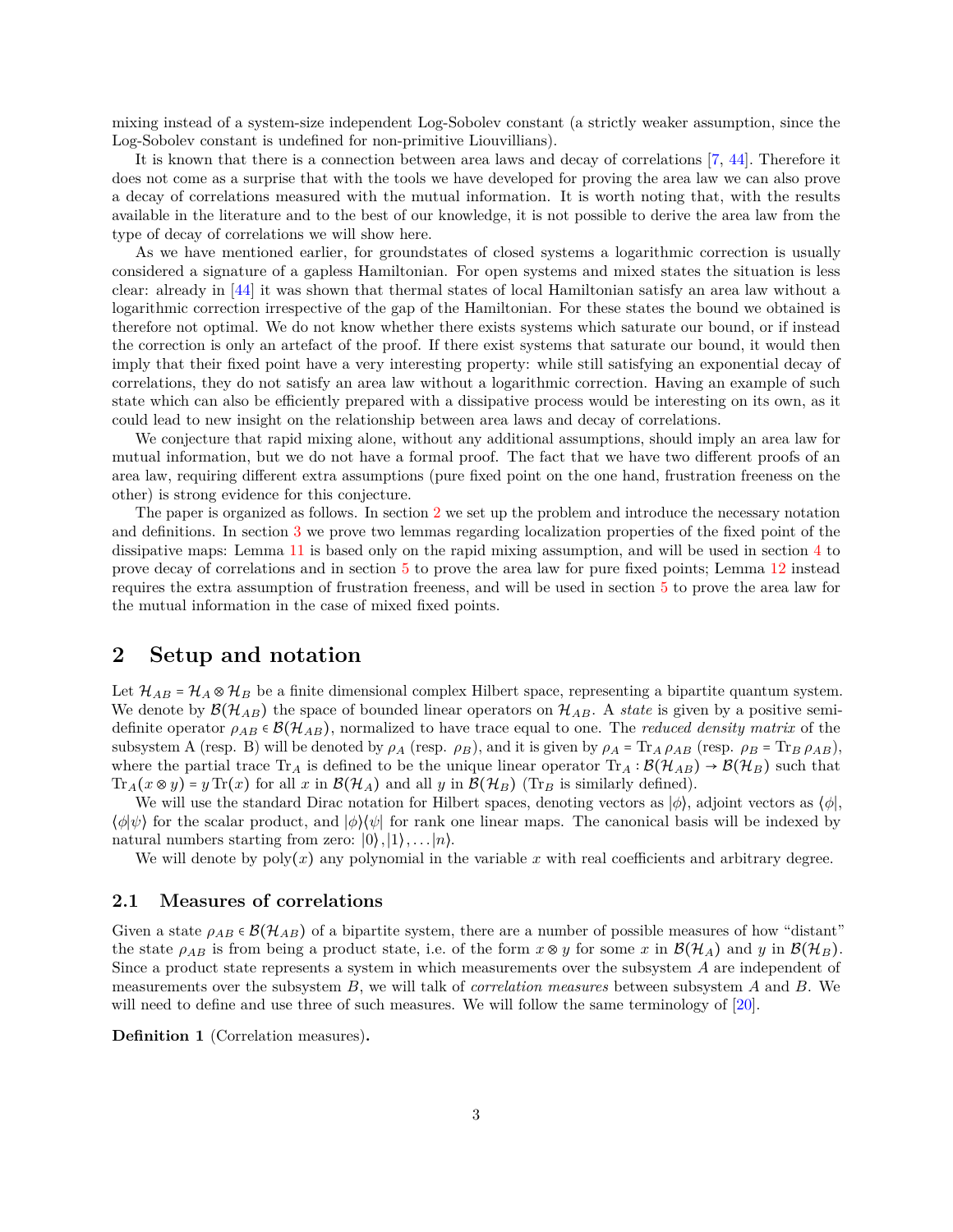*•* Covariance correlation*:*

$$
C(A:B) = \max_{\substack{M \in \mathcal{B}(\mathcal{H}_A), N \in \mathcal{B}(\mathcal{H}_B) \\ \|M\| \le 1, \|N\| \le 1}} |\langle M \otimes N \rangle - \langle M \rangle \langle N \rangle|
$$
  

$$
= \max_{\substack{M \in \mathcal{B}(\mathcal{H}_A), N \in \mathcal{B}(\mathcal{H}_B) \\ \|M\| \le 1, \|N\| \le 1}} |\text{Tr}\left[M \otimes N(\rho_{AB} - \rho_A \otimes \rho_B)\right]|;
$$

*where*  $\langle O \rangle$  = Tr( $O \rho_{AB}$ ) *is the expectation value of the observable*  $O$  *acting on*  $\rho_{AB}$ *.* 

*•* Trace distance correlation*:*

$$
T(A:B) = \max_{\substack{F \in \mathcal{B}(\mathcal{H}_{AB}) \\ \|F\| \le 1}} |\text{Tr}\left[F(\rho_{AB} - \rho_A \otimes \rho_B)\right]|
$$

$$
= \|\rho_{AB} - \rho_A \otimes \rho_B\|_1.
$$

*•* Mutual information correlation*:*

$$
I(A:B) = S(\rho_A) + S(\rho_B) - S(\rho_{AB});
$$

*where*  $S(\rho) = -\text{Tr}(\rho \log_2 \rho)$  *is the von Neumann entropy of the state*  $\rho$ *.* 

When it is not be clear from context which state  $\rho_{AB}$  we are considering, we indicate it in a subscript to avoid ambiguity, and write  $C(A:B)_{\rho}, T(A:B)_{\rho}$  and  $I(A:B)_{\rho}$ .

As should be clear from the definition,  $C(A:B)$  is always upper bounded by  $T(A:B)$ . Moreover, by Pinsker's inequality [\[34\]](#page-16-13): √

$$
C(A:B) \leq T(A:B) \leq 2\sqrt{I(A:B)}.
$$

Therefore, mutual information is the strongest correlation measure. It is also a well known consequence of the Alicki-Fannes-Audenaert inequalities  $[1, 4, 11]$  $[1, 4, 11]$  $[1, 4, 11]$  $[1, 4, 11]$  that there is a non-linear inverse relationship between trace distance and mutual information: there is a differentiable function  $f(x)$  vanishing at zero such that  $I(A:B) \leq f(T(A:B))$ . Such non-linear equivalence between the two measures will allow us to take bounds on  $T(A:B)$  (which in the context of our assumptions will be easier to deduce) and obtain information on the behavior of  $I(A:B)$ .

We state this result in a form that will be more convenient for us and, for the sake of completeness, present a short proof of it.

For  $x \in [0,1]$ ,  $h_b(x) = -x \log_2 x - (1-x) \log_2(1-x)$  denotes the binary entropy function.

**Theorem 2.** *The following inequalities hold:*

### **Fannes-Audenaert [\[4,](#page-14-4) [11\]](#page-15-13)**

Let  $\rho, \sigma \in \mathcal{B}(\mathbb{C}^d)$ , and let  $\delta = \|\rho - \sigma\|_1 < 1$ . Then

<span id="page-3-1"></span><span id="page-3-0"></span>
$$
|S(\rho) - S(\sigma)| \le 2\delta \log_2(d-1) + 2h_b(\delta),\tag{2}
$$

**Alicki-Fannes [\[1\]](#page-14-3)**

Let 
$$
\rho^{AB}, \sigma^{\tilde{A}\tilde{B}} \in \mathcal{B}(\mathbb{C}^{d_A} \otimes \mathbb{C}^{d_B}),
$$
 and let  $\delta = ||\rho^{AB} - \sigma^{AB}||_1 < 1$ . Then  

$$
|S(\rho^{AB}|\rho^B) - S(\sigma^{AB}|\sigma^B)| \le 4\delta \log_2 d_A + 2h_b(\delta),
$$
(3)

where the conditional Von Neumann entropy  $S(\rho^{AB}|\rho^B)$  is defined as  $S(\rho^{AB}|\rho^B) = S(\rho^{AB}) - S(\rho^B)$ .

Combining the two previous inequalities, we will obtain the desired non-linear bound on  $I(A:B)$ .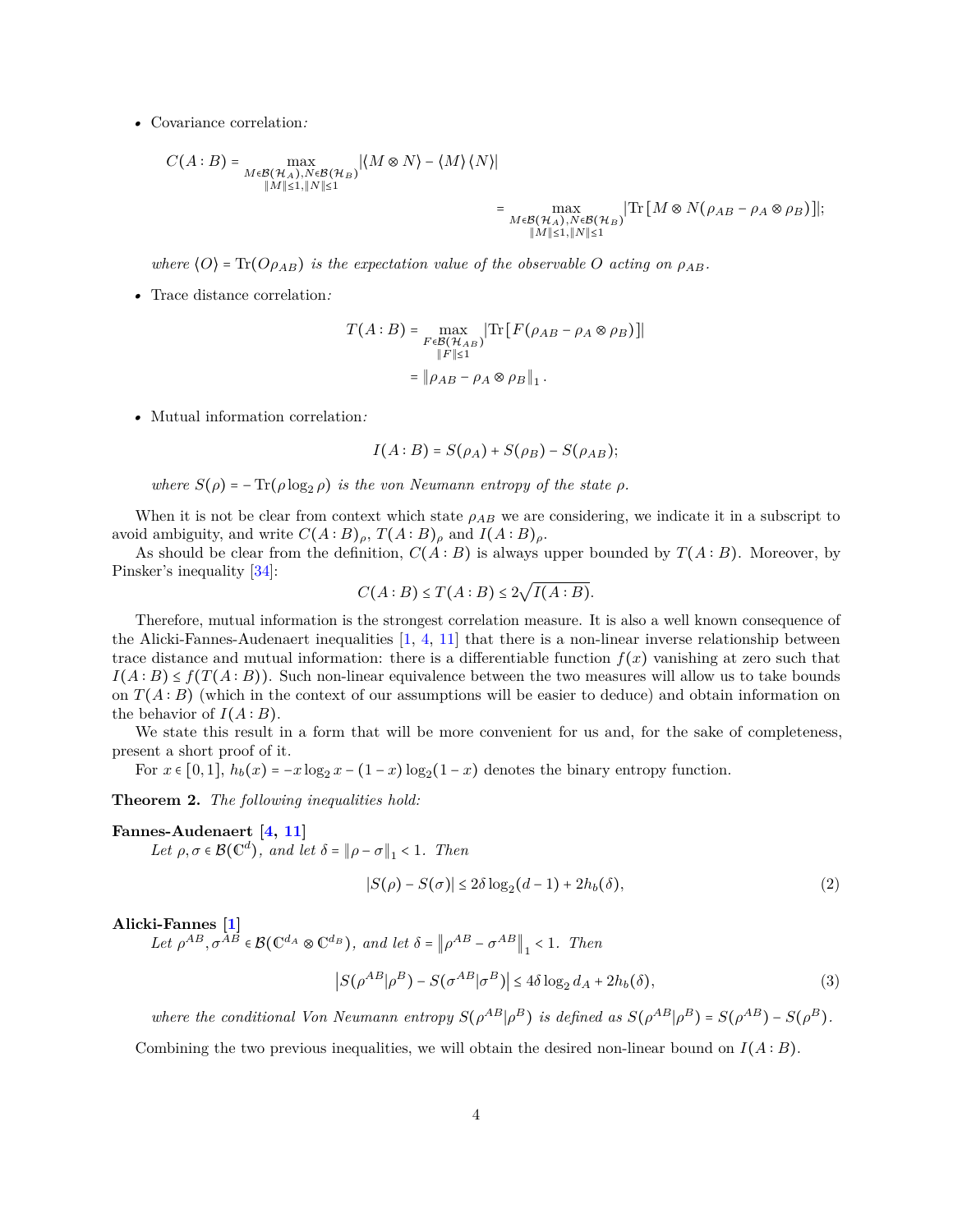**Corollary 3.** *Let*  $\delta = ||\rho^{AB} - \sigma^{AB}||_1 < 1$ *. Then* 

<span id="page-4-0"></span>
$$
|I(A:B)_{\rho} - I(A:B)_{\sigma}| \le 6\delta \log_2 d_A + 4h_b(\delta). \tag{4}
$$

 $\Box$ 

In particular, if we take  $\sigma^{AB} = \rho^A \otimes \rho^B$ , we have that  $I(A:B)_{\sigma} = 0$ ,  $\delta = T(A:B)_{\rho}$ , and thus

$$
I(A:B)_{\rho} \le 6T(A:B)_{\rho} \log_2 d_A + 4h_b(T(A:B)_{\rho}).
$$
\n<sup>(5)</sup>

*Proof.* Note that  $\left\|\rho^{AB} - \sigma^{AB}\right\|_1 \le \delta \Rightarrow \left\|\rho^A - \sigma^A\right\|_1 \le \delta$ . Applying triangle inequality and equations [\(2\)](#page-3-0) and [\(3\)](#page-3-1) gives

$$
|I(A:B)_{\rho}-I(A:B)_{\sigma}| \leq |S(\rho^{A})-S(\sigma^{A})|+|S(\rho^{AB}|\rho^{B})-S(\sigma^{AB}|\sigma^{B})|.
$$

### **2.2 Many-body quantum systems**

Let us now recall the standard definitions and the common notation for many-body quantum systems.

We will consider a quantum system defined on the square lattice  $\Gamma = \mathbb{Z}^D$  equipped with the graph metric, where at each site  $x \in \Gamma$  we associate a finite-dimensional complex Hilbert space  $\mathcal{H}_x$ . We choose to work with a square lattice for simplicity of exposition, but the results presented can be generalized straightforwardly to graphs with polynomial growth (i.e. with balls size growing polynomially with the diameter). The ball centered at *x* of radius *r* will be denoted by  $b_x(r)$ . We will use the following convention: given a subset  $A \subset \Lambda$ , we will denote by  $A(s)$  the smallest disjoint union of balls containing  $\{x \in \Lambda | \text{dist}(x, A) \leq s\}$ . For each finite subset  $\Lambda \subset \Gamma$  of the lattice, we will associate a Hilbert space  $\mathcal{H}_{\Lambda} = \otimes_{x \in \Lambda} \mathcal{H}_x$  and an algebra of observables  $A_{\Lambda} = \mathcal{B}(\mathcal{H}_{\Lambda})$ . We will equip  $A_{\Lambda}$  with the Hilbert-Schmidt scalar product  $\langle A, B \rangle = \text{Tr}(A^*B)$ .

A linear map  $\mathcal{T} : \mathcal{A}_{\Lambda} \to \mathcal{A}_{\Lambda}$  will be called a *superoperator* [\[42\]](#page-16-14) to stress the fact that it is an operator acting on operators. Its *support* is defined to be the minimal set  $\Lambda' \subseteq \Lambda$  such that  $\mathcal{T} = \mathcal{T}' \otimes \mathbb{1}$ , where  $\mathcal{T}' \in \mathcal{B}(\mathcal{A}_{\Lambda'})$ . Positivity is defined as usual for linear maps:  $\mathcal T$  is said to be positive if it maps positive operators to positive operators. T is called *completely positive* if  $\mathcal{T} \otimes \mathbb{1} : \mathcal{A}_{\Lambda} \otimes M_n \to \mathcal{A}_{\Lambda} \otimes M_n$  is positive for all  $n \geq 1$ . Finally, we say that  $\mathcal T$  is trace preserving if  $\text{Tr } \mathcal T(\rho) = \text{Tr } \rho$  for all  $\rho \in A_\Lambda$ .

A *dissipative evolution* for a quantum system is given by a one-parameter continuous semigroup of completely positive and trace preserving superoperators  $\{T_t : A_\Lambda \to A_\Lambda\}_t$ . If  $\rho \in \mathcal{B}(\mathcal{H}_\Lambda)$  is the state of the system at time zero, then the evolution of  $\rho$  at time  $t \geq 0$  is given by  $\rho(t) = T_t(\rho)$ . The assumptions on  $T_t$  guarantee that  $\rho(t)$  is again a state, i.e. a positive and trace one operator. This is usually called the Schrödinger picture.

We will make use of the following norm for superoperators:

$$
\|T\|_{\diamond} = \sup_{n} \|T \otimes 1_{n}\|_{1 \to 1} = \sup_{n} \sup_{\substack{X \in \mathcal{A}_{\Lambda} \otimes M_{n} \\ X \neq 0}} \frac{\|T \otimes 1_{n}(X)\|_{1}}{\|X\|_{1}}.
$$
 (6)

Dissipative maps are contractive with respect to such norm, in the sense that  $||\mathcal{T}||_{\diamond} \leq 1$ .

Given a semigroup of dissipative maps  $\{T_t\}$ , it has a generator  $\mathcal{L} : \mathcal{A}_{\Lambda} \to \mathcal{A}_{\Lambda}$  which satisfies  $\frac{d}{dt}T_t(\rho) =$  $\mathcal{L}T_t(\rho)$ . Such superoperator is called a *Lindbladian* or *Liouvillian* (we will use the former). The assumptions made on  $T_t$  force a particular structure on  $\mathcal{L}$ , which is called the *Lindblad form* [\[13,](#page-15-14) [26\]](#page-15-15). A superoperator  $\mathcal{L}$  is said to be in the Lindblad form if it can be written as

$$
\mathcal{L}(\rho) = i[\rho, H] + \sum_{j} L_{j} \rho L_{j}^{*} - \frac{1}{2} \{L_{j}^{*} L_{j}, \rho\},\tag{7}
$$

where *H* is an Hermitian operator,  $(L_j)_j$  are arbitrary operators (called the Lindblad operators), [ $\cdot$ , ·] denotes the commutator and  $\{\cdot,\cdot\}$  the anti-commutator. We refer to [\[9,](#page-15-16) [42\]](#page-16-14) for details on the theory of Lindblad operators.

As shown in [\[42\]](#page-16-14), given a semigroup of dissipative maps  ${T_t}_{t\text{}}$  we can define a new map  $T_{\infty}$  representing the "infinite time limit" of the evolution, or in other words the projector onto the space of fixed points of the evolution.  $T_{\infty}$  is again a completely positive, trace preserving superoperator, since it can be obtained as  $\lim_{N\to\infty}\frac{1}{N}\sum_{n=0}^{N}T_n$ .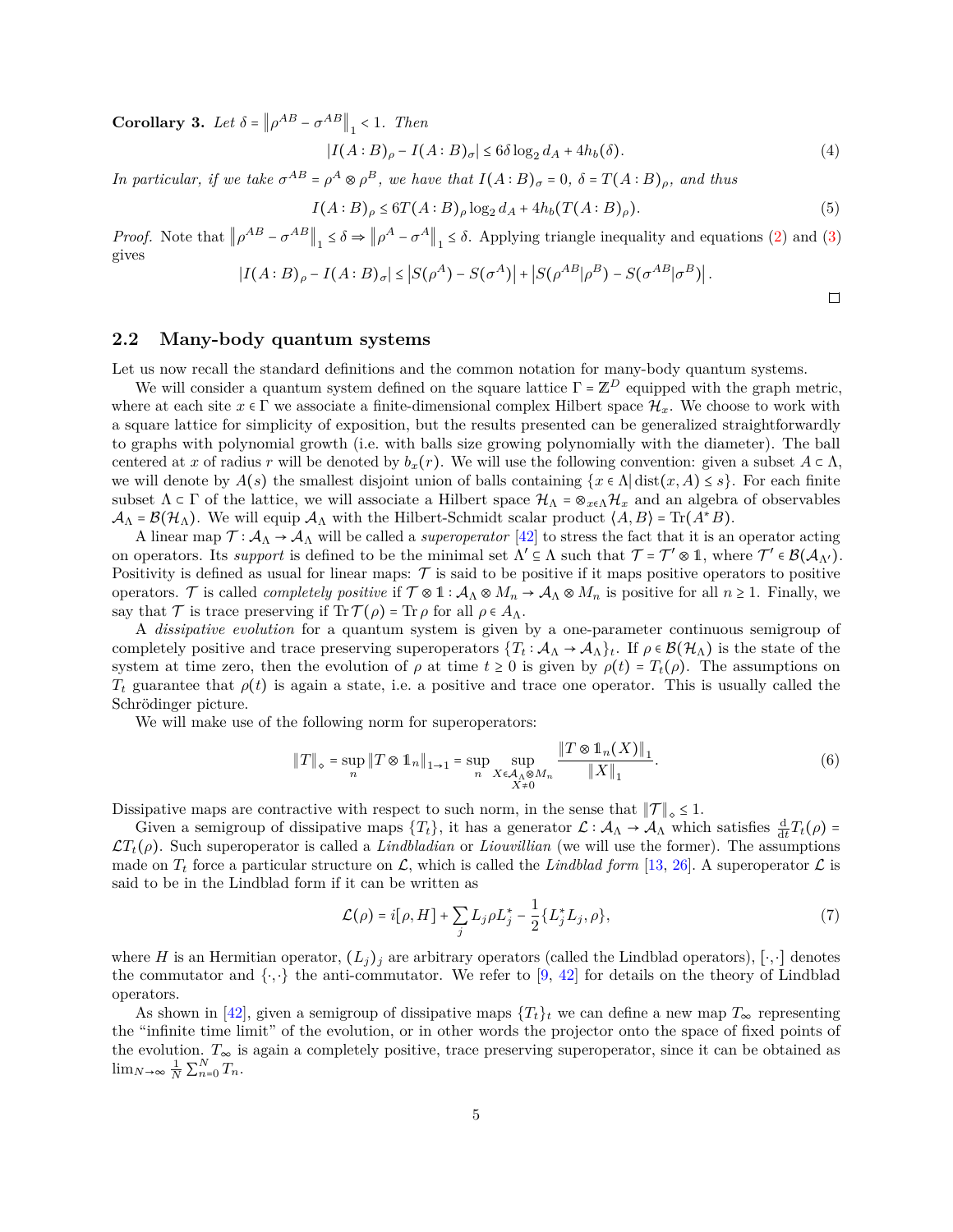### **2.3 Uniform families**

Given a generator  $\mathcal{L}$ , we can decompose it as a sum of *local terms*, i.e. terms which are still of the Lindblad form but with controlled support:

$$
\mathcal{L} = \sum_{Z \subset \Lambda} \mathcal{L}_Z, \quad \text{supp}\,\mathcal{L}_Z = Z, \quad \mathcal{L}_Z \text{ is Lindbladian.}
$$

When  $\|\mathcal{L}_Z\|_{\diamond}$  is decaying with diam Z, we will generically say that the evolution is *local*. More stringent assumptions on the decay rate of the norms of the local generators will be required, and are formalized in Assumptions  $(A-1)$  and  $(A-2)$  in this section.

Since we are interested in dissipative evolutions defined on increasing sequences of lattices, and how their properties depend on the lattice size (often referred to as the *system size*), we need to define a meaningful way of growing the evolutions with the lattice size, adding and modifying the necessary generator terms appropriately. As presented in [\[10\]](#page-15-7), the following definition of *uniform families* of dissipative evolutions is one solution to this, which is general enough to cover a wide range of models and situations.

**Definition 4.** *Given*  $\Lambda \subset \Gamma$ , *a* boundary condition *for*  $\Lambda$  *is given by a Lindbladian*  $\mathcal{B}^{\partial \Lambda} = \sum_{d \geq 1} \mathcal{B}_d^{\partial \Lambda}$ , where  $\supp B_d^{\partial \Lambda} \subset \partial_d \Lambda \coloneqq \{x \in \Lambda \mid \text{dist}(x, \Lambda^c) \leq d\}.$ 

**Definition 5.** *A* uniform family *of Lindbladians is given by the following:*

- (*i*) *infinite Lindbladian: a local Lindbladian*  $M$  *defined all of*  $\mathbb{Z}^D$ *:*  $M = \sum_{Z \subset \mathbb{Z}^D} M_Z$ *;*
- *(ii) boundary conditions: a family of boundary conditions*  $\{\mathcal{B}^{\partial \Lambda}\}_\Lambda$ *, where*  $\Lambda = b_u(L)$ *, for each*  $u \in \mathbb{Z}^D$  *and*  $L \geq 0$ .

**Definition 6.** *A local Lindbladian*  $\mathcal{L} = \sum_{Z \subset \mathbb{Z}^D} \mathcal{L}_Z$  *is said to be* translationally invariant *if*  $\mathcal{L}_{Z+u} = \mathcal{L}_Z$ ,  $\forall u \in \mathbb{Z}$  $\mathbb{Z}^D$ .

*We say that a uniform family*  $\mathcal{L} = \{M, B\}$  *is* translationally invariant *if* M *is translationally invariant,* and moreover  $\mathcal{B}^{\partial b_u(L)}$  is independent of *u*.

Given a uniform family  $\mathcal{L} = \{\mathcal{M}, \mathcal{B}\}\)$ , we fix the following notation for evolutions defined on  $\Lambda = b_u(L) \subset \Gamma$ :

$$
\mathcal{L}^{\Lambda} = \sum_{Z \in \Lambda} \mathcal{M}_Z \quad \text{``open boundary'' evolution;} \tag{8}
$$

$$
\mathcal{L}^{\Lambda} = \mathcal{L}^{\Lambda} + \mathcal{L}^{\partial \Lambda} \quad \text{``closed boundary'' evolution,} \tag{9}
$$

with the respective evolutions  $T_t^{\Lambda} = \exp(t\mathcal{L}^{\Lambda})$  and  $T_t^{\Lambda} = \exp(t\mathcal{L}^{\Lambda})$ .

Until now we have made no specific assumption on the decay rate of the norms of the local generators. As mentioned above, in order to meaningfully talk about locality of the evolution, we need to impose that ∥L*Z*∥◇ is decaying with diam *Z*. The rate at which such function decays classifies the system into one of the specific cases more usually considered in the literature: compactly supported (usually called finite-range interactions), exponentially decaying, super-polynomially decaying, power-law decaying, etc. We will take a more general approach, and will simply assume from now on that our family of Liouvillians satisfies the following assumptions.

<span id="page-5-1"></span>**Definition 7** (Lieb-Robinson Assumptions). *There exists an* increasing *function*  $\nu(r)$  *satisfying*  $\nu(x + y) \leq$  $\nu(x)\nu(y)$ *, such that the following conditions hold:* 

<span id="page-5-0"></span>
$$
\sup_{x \in \Gamma} \sum_{Z \ni x} \|\mathcal{M}_Z\|_{\diamond} |Z| \nu(\text{diam } Z) \le v < \infty,\tag{A-1}
$$

$$
\sup_{x \in \Gamma} \sup_{r} \nu(r) \sum_{d=r}^{N} \left\| \mathcal{B}_{d}^{\partial B(x,N)} \right\|_{\diamond} \le \text{poly}(N). \tag{A-2}
$$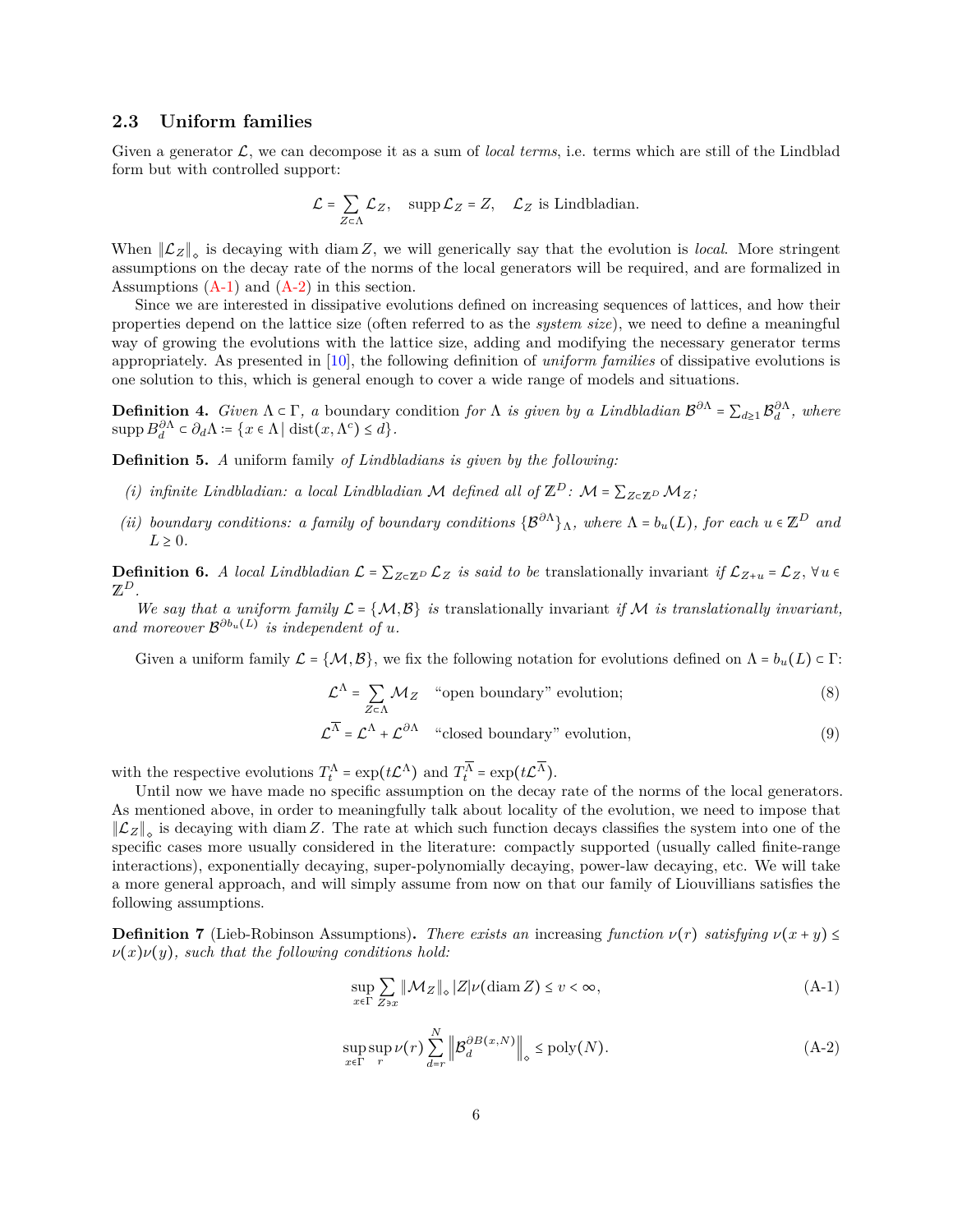If  $\|\mathcal{M}_Z\|_{\diamond}$  is exponentially decaying or is compactly supported, then one can take  $\nu(r) = \exp(\mu r)$  for some positive  $\mu$ . On the other hand, if  $\|\mathcal{M}_Z\|_{\diamond}$  decays only polynomially, then we must take  $\nu(r) = (1+r)^{\mu}$ . In the latter case, the Lieb-Robinson bounds. only hold if  $\mu$  is bigger than a constant depending on the geometrical dimension of the lattice  $\Gamma$ , i.e. *D* if  $\Gamma = \mathbb{Z}^D$ . The details of when we can apply Lieb-Robinson bounds in this case can be found in our previous work [\[10\]](#page-15-7). From now on we will simply assume that *ν*(⋅) decays sufficiently fast for the Lieb-Robinson bounds to apply.

### **2.4 Frustration freeness**

The following definition is inspired by the analogous concept defined for closed systems and Hamiltonian dynamics. It captures the idea that a fixed point of a local evolution might or might not be *locally steady*. The local dissipative terms could in general have a non-trivial action on the fixed point, so that it is only the sum of such local effects that adds up to zero and leaves the state invariant. Assuming that the system is frustration free means excluding such cases.

**Definition 8.** We say that a uniform family  $\mathcal{L} = \{M, B\}$  satisfies frustration freeness (or is frustration free) *if for all*  $\Lambda$  *and all fixed points*  $\rho_{\infty}$  *of*  $T_t^{\overline{\Lambda}}$ 

$$
\mathcal{M}_Z(\rho_\infty) = 0 \quad \forall Z \subset \Lambda. \tag{10}
$$

*Observation* 9. If  $\mathcal{L} = \{\mathcal{M}, \mathcal{B}\}\$ is frustration free, then each fixed point of  $T_t^{\overline{\Lambda}}$  is also a fixed point of  $T_t^{\Lambda}$ .

While not true in general, the frustration freeness condition is satisfied by a large class of interesting dissipative systems, as the following examples show:

- 1. Dissipative state engineering procedures defined in [\[23,](#page-15-4) [41\]](#page-16-7);
- 2. Locally reversible classical Markov chains;
- 3. Locally detailed balanced quantum Markov processes, and in particular Gibbs samplers for commuting Hamiltonians [\[19\]](#page-15-17).

### <span id="page-6-0"></span>**3 Localization results**

A well known property of many-body systems with local interactions, either dissipative or Hamiltonian, is the existence of a finite speed of propagation. This describes how the support of a localized observable spreads in time during the evolution: up to an exponentially small correction, the support spreads linearly with time. The finite velocity at which such linear growth occurs is often called a Lieb-Robinson velocity, or sometimes a group velocity. (It is a property of the model and not a consequence of some relativistic effect – we are considering only non-relativistic models here.) While the original work focused on Hamiltonian systems and groups of automorphisms [\[25,](#page-15-18) [37\]](#page-16-15), the existence of such finite speed of propagation in the lattice has been generalized to dissipative evolutions [\[33,](#page-16-16) [36\]](#page-16-17), and in [\[10\]](#page-15-7) we showed that the definition of boundary condition we have given allows us to recover the same type of localization properties of the evolution.

Nonetheless, all the Lieb-Robinson localization bounds have a time-dependency, becoming worse as time increases, until the bound they provide becomes trivial and does not give any information at all about the properties of the fixed point. In the next section we want to produce results which might be interpreted as "infinite time" versions of Lieb-Robinson bounds. To do so, we will need to make an extra assumption on the evolution: we will assume that the convergence to the fixed point is fast, in the sense that scales logarithmically with the system size. This is formalized in the definition of *rapid mixing* below. Such a definition can be in some cases relaxed to allow convergence which is only scaling sub-linearly with respect to system size. (We will not pursue such generalizations here, and instead refer to [\[10\]](#page-15-7) for guidance on which changes are necessary to the results below.)

The localization lemma that we prove, Lemma [11,](#page-7-0) will be only be sufficient to prove an area law for the pure fixed point case, not for the mutual information. Therefore, we also prove a stronger result, Lemma [12,](#page-7-1) for which we will need to add the extra hypothesis of frustration freeness.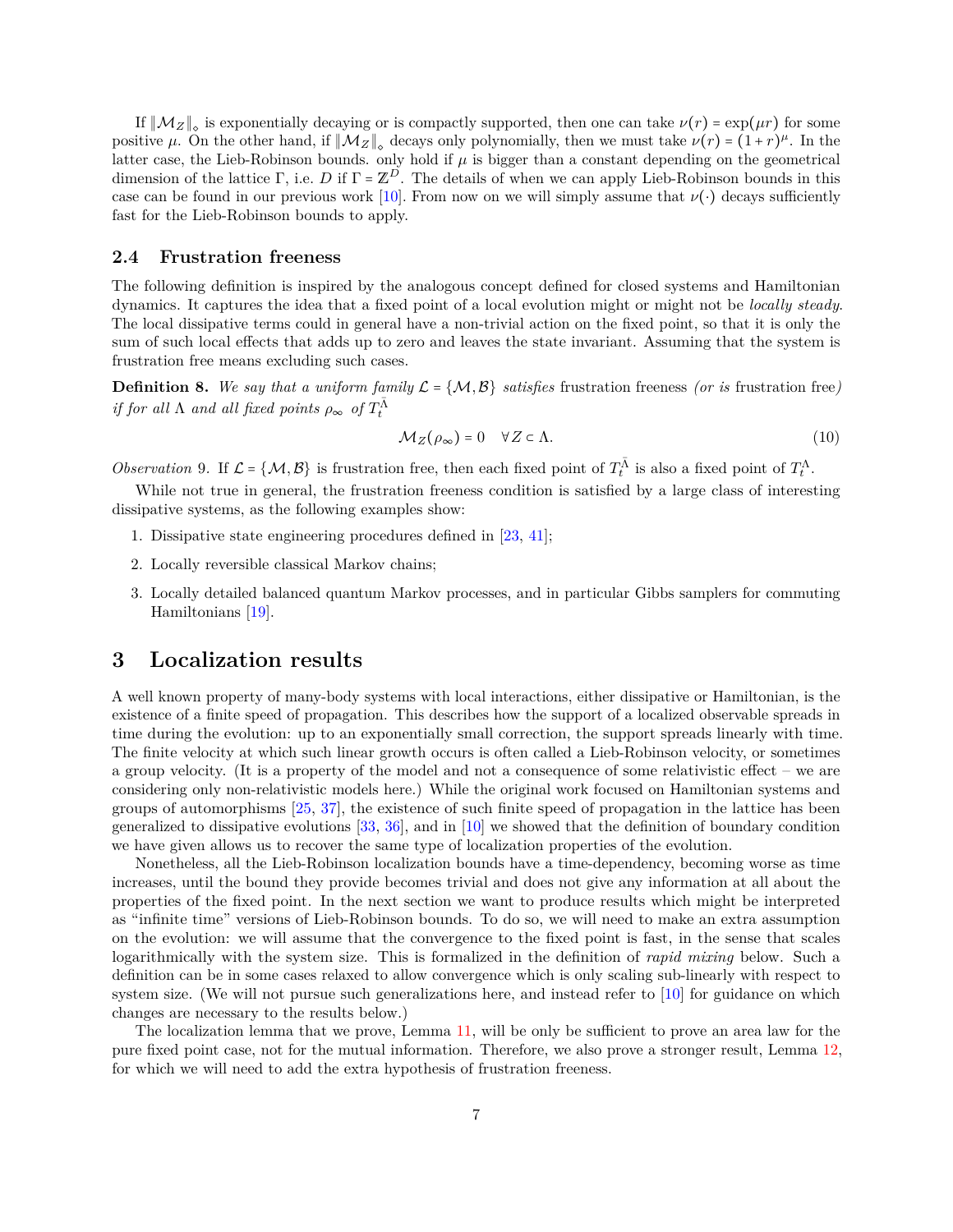### **3.1 Rapid mixing**

In this section, we want to briefly recall a result proven in [\[10\]](#page-15-7). We start by recalling the definition of *rapid mixing*.

**Definition 10** (Rapid mixing). Let  $\{T_t^{\Lambda}\}_\Lambda$  be a family of dissipative maps, we say it satisfies rapid mixing *if there exist*  $c, \gamma, \delta > 0$  *such that* 

<span id="page-7-3"></span>
$$
\sup_{\substack{\rho \ge 0 \\ \text{Tr }\rho = 1}} \left\| T_t^{\Lambda}(\rho) - T_\infty^{\Lambda}(\rho) \right\|_1 \le c |\Lambda|^{\delta} \ e^{-t\gamma}.
$$
\n(11)

In analogy to the spectral gap for Hamiltonians, proving that a family of Lindbladians is rapid mixing is not an easy task. Nonetheless, there exists a large class of interesting systems for which we already have mixing time estimates that imply rapid mixing:

- 1. (Trivially) non-interacting particle systems.
- 2. Dissipative state engineering for graph states [\[21\]](#page-15-8).
- 3. Quantum and classical Markov processes satisfying a Log-Sobolev inequality [\[22\]](#page-15-11). This includes in particular Glauber dynamics for the Ising model in 2D, either above the critical temperature or with non-zero magnetic field [\[29\]](#page-16-11).

<span id="page-7-0"></span>**Lemma 11.** Let  $\mathcal{L} = \{M, \mathcal{B}\}$  be a uniform family of dissipative evolutions that satisfies rapid mixing, and  $suppose each T_t^{\overline{\Lambda}}$  *has a unique fixed point and no other periodic points. Fix a*  $\Lambda$  *and let*  $\rho_{\infty}$  *be the unique fixed point of*  $T_t^{\overline{A}}$ *. Given*  $A \subset \Lambda$ *, for each*  $s \geq 0$  *denote by*  $\rho^s_{\infty}$  *the unique fixed point of*  $T_t^{\overline{A}(s)}$ *.* 

*Then we have:*

$$
\|\text{Tr}_{A^c}(\rho_\infty - \rho_\infty^s)\|_1 \le |A|^\delta \Delta_0(s),\tag{12}
$$

*for some fast-decaying function*  $\Delta_0(s)$  *and some positive constant*  $\delta$ *.* 

The decay rate of  $\Delta_0(s)$  is in the same class as  $\nu^{-1}(s)$ , where  $\nu(s)$  is defined by Assumptions [\(A-1\)](#page-5-0) and  $(A-2)$ : it is exponential if  $\nu^{-1}(s)$  is exponential, polynomial if  $\nu^{-1}(s)$  is polynomial. In the latter case the degree of the polynomial controlling the decay is smaller than that of  $\nu^{-1}(s)$ , but the loss is independent of the system size – again, this corresponds to requiring a sufficiently fast-decaying  $\nu^{-1}(s)$ .

#### **3.2 Localizing with frustration freeness**

In the following section, we want to show a property of the fixed points of a uniform family of Lindbladians verifying frustration freeness. We want to study the behavior of a system when it is prepared and started in a state, which is the fixed point of the same family but of a slightly smaller region. A reasonable guess would be that frustration freeness implies that the evolution should be localized "around the boundary", and that for short times nothing at all would happen in the "bulk" (where the state is left invariant by the local interaction terms, because of frustration freeness). This intuition is formalized in the following lemma

<span id="page-7-1"></span>**Lemma 12.** *Let*  $\mathcal{L} = (\mathcal{M}, \mathcal{B})$  *an uniform family of Lindbladians, satisfying frustration freeness. Let*  $A \subset \Gamma$  *be a finite region, and fix a positive natural number <i>m.* Let  $B = A(m + 1)$ ,  $R = A(m + 1) \setminus A(m)$  and  $\rho_{\infty}^{m}$  a fixed *point of*  $T_t^{\bar{A}(m)}$  *and*  $\tau$  *an arbitrary state on R (see figure [1\)](#page-8-0).* 

$$
\left\| \left( T_t^{\bar{B}} - T_t^{\bar{B} \times A} \right) (\rho_\infty^m \otimes \tau) \right\|_1 \le \text{poly}(m) \nu^{-1}(m) \left[ e^{vt} - 1 + t \right];\tag{13}
$$

 $where T_t^{\bar{B} \setminus A}$  *denotes the evolution generated by* 

<span id="page-7-2"></span>
$$
\mathcal{L}^{\bar{B}\times A} = \sum_{Z\subset B\smallsetminus A} \mathcal{M}_Z + \sum_{d\leq m+1} \mathcal{B}_d^{\partial B}.
$$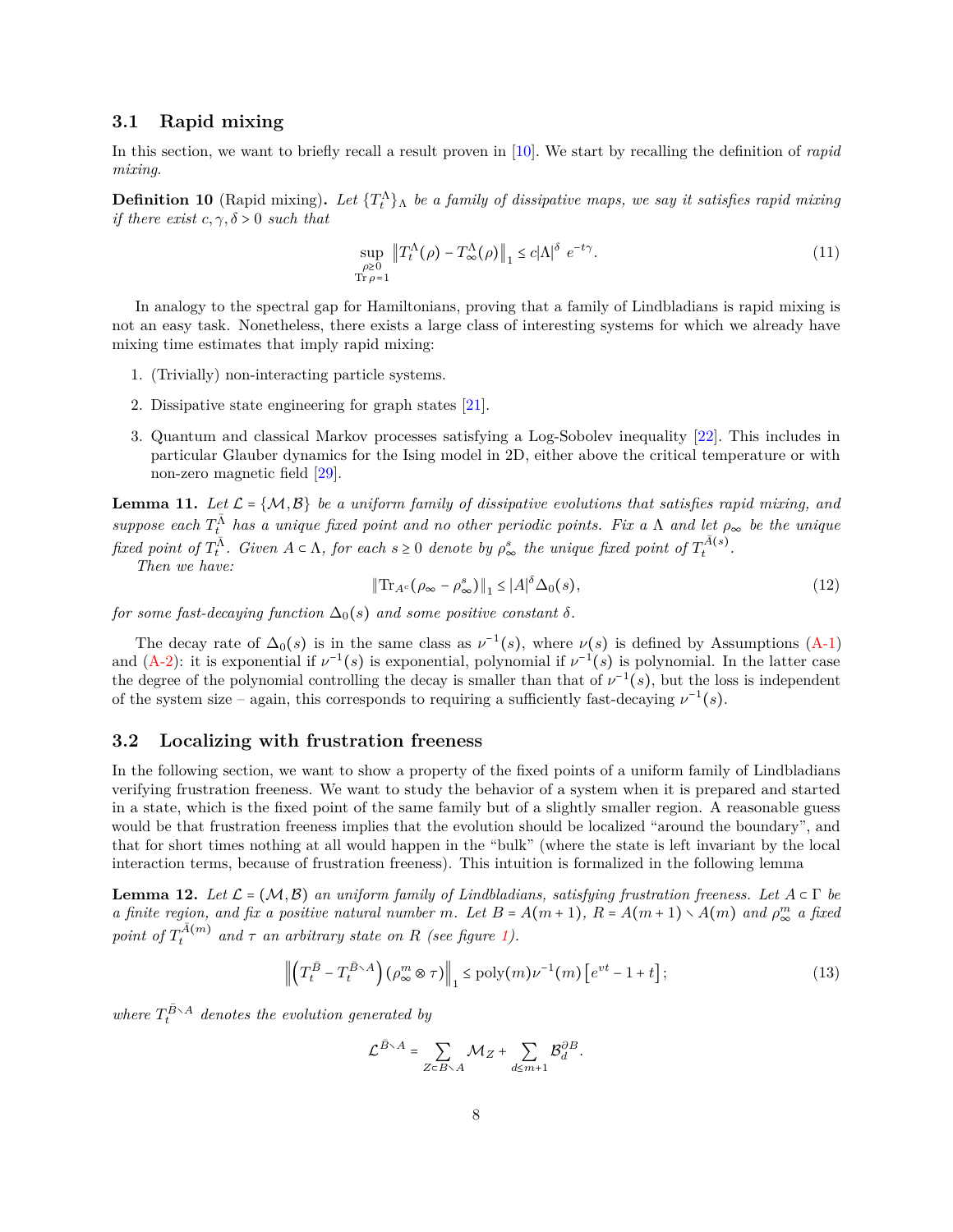Figure 1: The construction of the sets *B* and *R*.

<span id="page-8-0"></span>

In order to prove such result, we will first prove a Lieb-Robinson-type of lemma. Denote by  $\rho(t)$  =  $T_t^{\bar{B}}(\rho_\infty^m \otimes \tau)$ . For each  $X \subset B$ , denote  $\mathbb{L}_X$  the algebra generated by  $\{\mathcal{M}_Z | Z \subset X\}$ , which is the set of interactions terms of  $\mathcal{L}^B$  whose support is contained in X.

**Lemma 13.** *Under the same assumptions of Lemma [12,](#page-7-1) for each*  $K \in \mathbb{L}_X$ *, the following "Lieb-Robinson-like" bound holds for some positive v:*

<span id="page-8-2"></span>
$$
||K(\rho(t))||_1 \le \text{poly}(m)|X| ||K||_2 (e^{vt} + t - 1)\nu^{-1}(\text{dist}(X, R)).
$$
\n(14)

*Proof.* Denote  $C(Z,t) = \sup_{T \in \mathbb{L}_Z} \frac{\|T(\rho(t))\|_1}{\|T\|_2}$  $\frac{\rho(t)}{\|T\|_{\infty}}$ . Frustration-freeness implies that  $C(Z, 0)$  is 0 if  $Z \cap R = \emptyset$  (since  $\text{Tr}_R \rho(0) = \rho_{\infty}^m$ , while is bounded by 1 otherwise. Moreover, let  $\Delta(r) = \sum_{d \geq r} ||B_d^{\partial B}||_{\infty}$  and for each  $Z \subset B$ , let  $\delta(Z) = \Delta(\text{dist}(Z, R))$ . Assumption [\(A-2\)](#page-5-1) implies that  $\sup_{r} \nu(r)\Delta(r) \le \text{poly}(m)$ .

We are now going to replicate the proof technique of Lieb-Robinson bounds: denote  $\tilde{\mathcal{L}}^X = \mathcal{L}^{\bar{B}} - \mathcal{L}^{\bar{B} \setminus X}$ , and notice that, since they have disjoint support,  $[K, \mathcal{L}^{\overline{B}\setminus X}] = 0$ . Then

$$
\frac{\mathrm{d}}{\mathrm{d}t}K(\rho(t)) = K\mathcal{L}^{\bar{B}}\rho(t) = \mathcal{L}^{\bar{B}\times X}K(\rho(t)) + K\tilde{\mathcal{L}}^X(\rho(t)),
$$

and consequently,

$$
K(\rho(t)) = e^{t\mathcal{L}^{\bar{B}\times X}} K(\rho(0)) + \int\limits_{0}^{t} e^{(t-s)\mathcal{L}^{\bar{B}\times X}} K\tilde{\mathcal{L}}^{X}\rho(s) ds.
$$

By taking norms

$$
\|K(\rho(t))\|_1 \le \|K(\rho(0))\|_1 + \|K\|_{\infty} \int_{0}^{t} \|\tilde{\mathcal{L}}^{X}\rho(s)\|_1 ds;
$$

and thus

$$
C(X,t) \leq C(X,0) + \sum_{Z \cap X \neq \emptyset} \int_{0}^{t} \|\mathcal{M}_{Z}\|_{\diamond} C(Z,s) ds + \sum_{d>m+1} \int_{0}^{t} \|\mathcal{B}_{d}^{\partial B}\|_{\diamond} ds
$$
  

$$
\leq C(X,0) + \delta(X)t + \sum_{Z \cap X \neq \emptyset} \|\mathcal{M}_{Z}\|_{\diamond} \int_{0}^{t} C(Z,s) ds.
$$
 (15)

By recursively applying equation  $(15)$ , we obtain that

<span id="page-8-1"></span>
$$
C(X,t) \leq \sum_{n=0}^{\infty} [a_n + b_n] \frac{t^n}{n!}
$$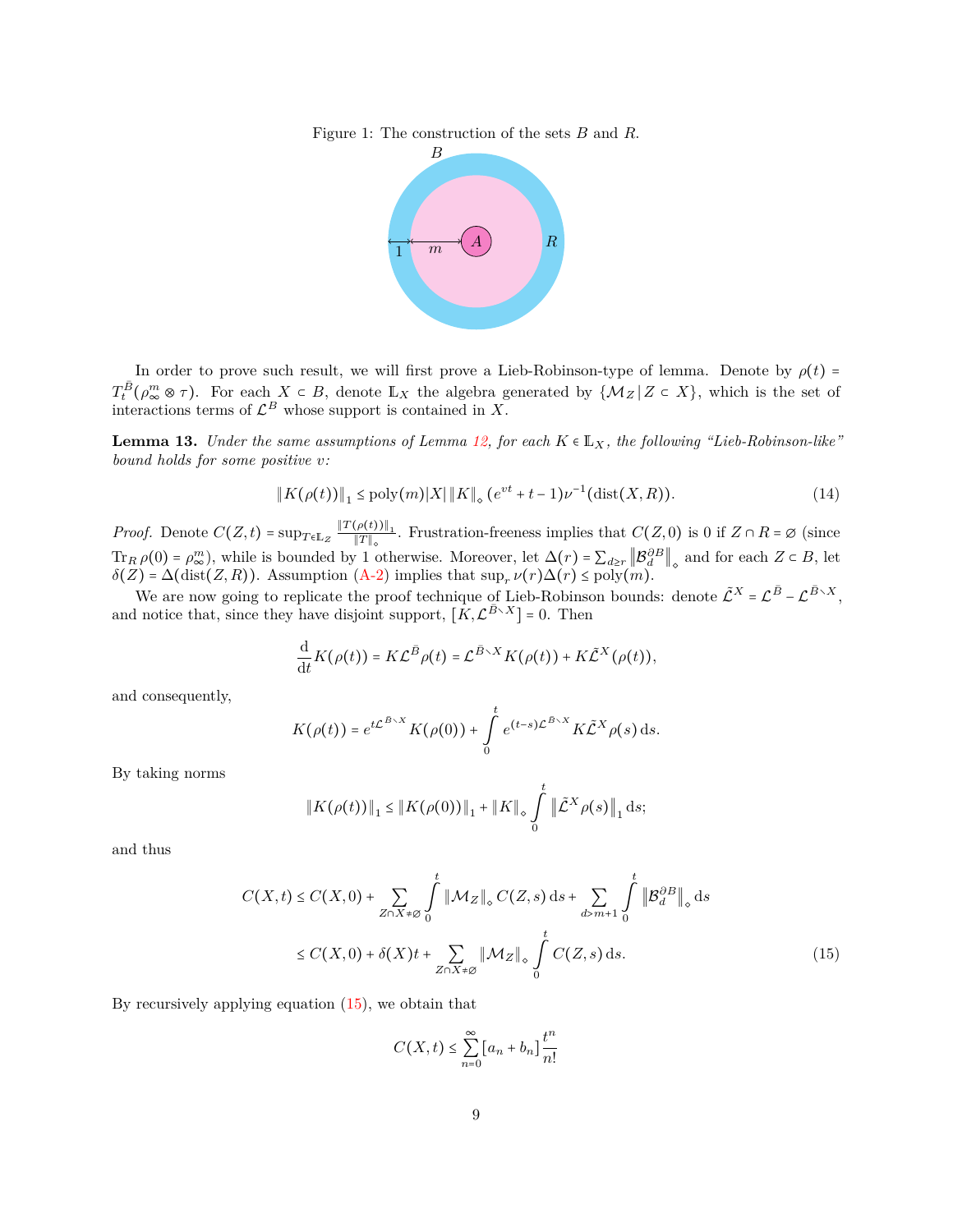where  $a_0 = C(X, 0)$ ,

$$
a_n = \sum_{Z_1 \cap X \neq 0} \cdots \sum_{Z_n \cap Z_{n-1} \neq 0} \|\mathcal{M}_{Z_1}\| \ldots \|\mathcal{M}_{Z_n}\| C(Z_n, 0),
$$

 $b_0 = 0, b_1 = \delta(X)$  and

$$
b_{n+1} = \sum_{Z_1 \cap X \neq 0} \cdots \sum_{Z_n \cap Z_{n-1} \neq 0} \|\mathcal{M}_{Z_1}\| \cdots \|\mathcal{M}_{Z_n}\| \delta(Z_n).
$$

Let us bound the two coefficients independently. The coefficients  $a_n$  are threated in the same way as is done in the standard proof of Lieb-Robinson bounds [\[18\]](#page-15-19): recalling that  $C(Z, 0)$  is zero unless  $Z \cap R \neq \emptyset$ , we have that

$$
a_n = \sum_{Z_1 \cap X \neq 0} \cdots \sum_{\substack{Z_n \cap Z_{n-1} \neq 0 \\ Z_n \cap R \neq 0}} \|\mathcal{M}_{Z_1}\| \dots \|\mathcal{M}_{Z_n}\|
$$

We have that  $a_1$  is bounded by using assumption  $(A-1)$ :

$$
a_1 \le \sum_{i \in X} \sum_{\substack{Z_1 \ni i \\ Z_1 \cap R \neq 0}} \|M_{Z_1}\| \le \sum_{i \in X} \nu^{-1}(\text{dist}(i, R)) \sum_{\substack{Z_1 \ni i \\ Z_1 \cap R \neq 0}} \|M_{Z_1}\| \nu(\text{diam}(Z_1))
$$

Similarly, we bound  $a_2$  as follows:

$$
a_2 \leq \sum_{i \in X} \sum_{Z_1 \ni i} \sum_{j \in Z_2} \sum_{\substack{Z_2 \ni j \ Z \cap Y \neq 0}} \|\mathcal{M}_{Z_1}\| \|\mathcal{M}_{Z_2}\|.
$$

≤ *v* ∑ *i*∈*X*

 $\nu^{-1}(\text{dist}(i, R)).$ 

We now use the fact that  $\nu(\text{dist}(i, j))\nu(\text{dist}(j, R)) \geq \nu(\text{dist}(i, R))$ , and thus

$$
a_2 \le \sum_{i \in X} \nu^{-1}(\text{dist}(i, R)) \sum_{Z_1 \ni i} \|\mathcal{M}_{Z_1}\| \sum_{j \in Z_2} \nu(\text{dist}(i, j)) \sum_{\substack{Z_2 \ni j \\ Z \cap Y \neq 0}} \nu(\text{dist}(j, Y)) \|\mathcal{M}_{Z_2}\|
$$
  

$$
\le \sum_{i \in X} \nu^{-1}(\text{dist}(i, R)) \sum_{Z_1 \ni i} \|\mathcal{M}_{Z_1}\| \nu(\text{diam}(Z_1)) \sum_{j \in Z_1} \sum_{\substack{Z_2 \ni j \\ Z \cap Y \neq 0}} \nu(\text{diam}(Z_2)) \|\mathcal{M}_{Z_2}\|
$$
  

$$
\le v \sum_{i \in X} \nu^{-1}(\text{dist}(i, R)) \sum_{Z_1 \ni i} \|\mathcal{M}_{Z_1}\| \nu(\text{diam}(Z_1)) |Z_1|
$$
  

$$
\le v^2 \sum_{i \in X} \nu^{-1}(\text{dist}(i, R)).
$$

Proceeding in a similar way, we can bound  $a_n$  by  $v^n \sum_{i \in X} v^{-1}(\text{dist}(i, R))$ . Let us now turn our attention to  $b_n$ . Let  $Z_1 \cap X \neq \emptyset$ . Then for all  $u$  in  $Z_1$  it holds that

$$
dist(X, R) \leq dist(u, X) + dist(u, R) \leq diam Z_1 + dist(u, R).
$$

In particular, this holds for  $y_{Z_1} \in Z_1$  such that  $dist(y_{Z_1}, R) = dist(Z_1, R)$ . Therefore we have that

$$
1 \leq \nu(\text{diam }Z_1)\nu(\text{dist}(Z_1,R))\nu^{-1}(\text{dist}(X,R)).
$$

We can use the previous inequality to bound  $b_2$  as follow:

$$
b_2 = \sum_{Z_1 \cap X \neq \emptyset} \|M_{Z_1}\| \delta(Z_1)
$$
  
\$\leq \nu^{-1}(\text{dist}(X, R)) \sum\_{x \in X} \sum\_{Z\_1 \ni x} \|M\_{Z\_1}\| \nu(\text{diam } Z\_1) \Delta(\text{dist}(Z\_1, R)) \nu(\text{dist}(Z\_1, R))\$  
\$\leq \nu\$ poly $(m)|X|\nu^{-1}(\text{dist}(X, R)).$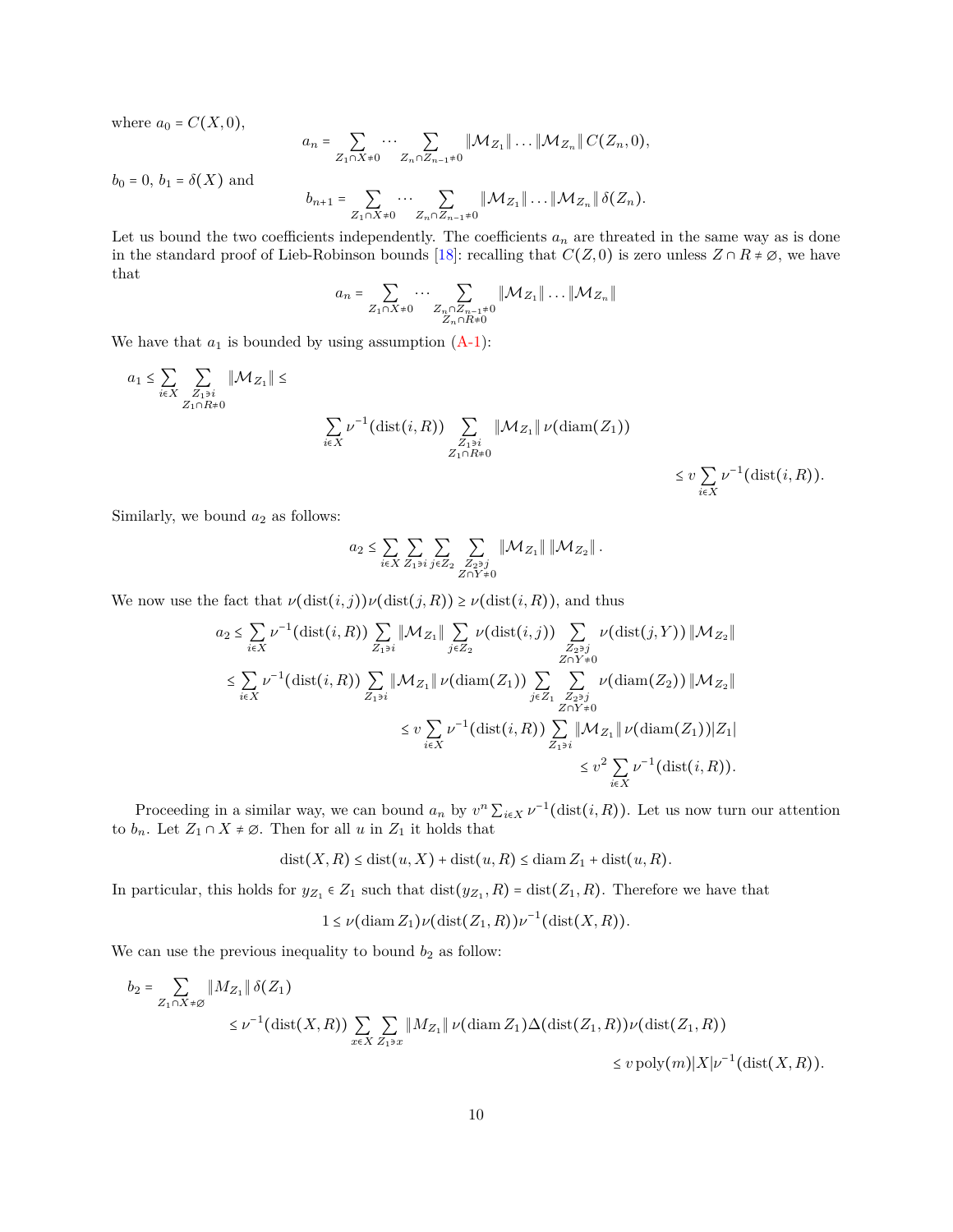For  $b_3$ , we reason similarly as follows:

$$
b_3 = \sum_{Z_1 \cap X + \emptyset} \sum_{Z_2 \cap Z_1 \neq \emptyset} \|M_{Z_1}\| \|M_{Z_2}\| \delta(Z_2)
$$
  
\n
$$
\leq \sum_{Z_1 \cap X \neq \emptyset} \frac{\|M_{Z_1}\|}{\nu(\text{dist}(Z_1, R))} \sum_{z \in Z_1} \sum_{Z_2 \ni z} \|M_{Z_2}\| \nu(\text{diam } Z_2) \Delta(\text{dist}(Z_2, R)) \nu(\text{dist}(Z_2, R))
$$
  
\n
$$
\leq v \text{ poly}(m) \sum_{Z_1 \cap X \neq \emptyset} \|M_{Z_1}\| \nu^{-1}(\text{dist}(Z_1, R)) |Z_1|
$$
  
\n
$$
\leq v \text{ poly}(m) \nu^{-1}(\text{dist}(X, R)) \sum_{x \in X} \sum_{Z_1 \ni x} \|M_{Z_1}\| |Z_1| \nu(\text{diam } Z_1)
$$
  
\n
$$
\leq v^2 \text{ poly}(m) \nu^{-1}(\text{dist}(X, R)) |X|.
$$

Following the same argument, we can thus bound the general term  $b_{n+1}$  by

$$
v^n \operatorname{poly}(m) |X| \nu^{-1}(\operatorname{dist}(X,R)).
$$

We can then bound

$$
\sum_{n} a_n \frac{t^n}{n!} \le (e^{vt} - 1) \sum_{i \in X} \nu^{-1}(\text{dist}(i, R)) \le (e^{vt} - 1)|X|\nu^{-1}(\text{dist}(X, R))
$$

and

$$
\sum_{n} b_n \frac{t^n}{n!} \le \text{poly}(m) v^{-1} (e^{vt} - 1) |X| \nu^{-1} (\text{dist}(X, R)) + t [\delta(X) - \text{poly}(m) |X| \nu^{-1} (\text{dist}(X, R))].
$$

Note that, because of Assumption [\(A-2\)](#page-5-1), the last term in the r.h.s. can be bounded as

$$
\delta(X) - \text{poly}(m)|X|\nu^{-1}(\text{dist}(X,R)) \le \text{poly}(m)|X|\nu^{-1}(\text{dist}(X,R))
$$

This concludes the proof.

We can now prove equation  $(13)$ .

*Proof.* Applying Duhamel's formula [\[40\]](#page-16-18) we have that

$$
\left(T_t^{\bar{B}}-T_t^{\bar{B}\smallsetminus A}\right)\left(\rho_\infty^m\otimes \tau\right)=\int\limits_0^t T_{t-s}^{\bar{B}\smallsetminus A}\tilde{\mathcal{L}}^A\rho(s)\,\mathrm{d}s;
$$

and therefore:

$$
\left\|\left(T^{\bar{B}}_t-T^{\bar{B}\smallsetminus A}_t\right)(\rho_\infty^m\otimes \tau)\right\|_1\leq \sum_{Z\cap A\neq \emptyset}\int\limits_0^t\left\|\mathcal{M}_Z\rho(s)\right\|_1{\mathord{{\rm d}}} s+\sum_{d>m+1}\left\|B^{ \partial B}_d\right\|_s t.
$$

The second term on the r.h.s. is bounded by  $t$  poly $(m)\nu^{-1}(m)$ . Let us focus on the first term on the r.h.s. If  $Z \subset A(m)$ , we can bound the r.h.s with equation [\(14\)](#page-8-2). In particular, we have the following

$$
\sum_{\substack{Z\cap A\neq\emptyset\\Z\subset A(m)}}\|\mathcal{M}_Z\rho(s)\|_1 \leq \text{poly}(m)(e^{vs}+t-1)\sum_{\substack{Z\cap A\neq\emptyset\\Z\subset A(m)}}\|\mathcal{M}_Z\|_{\diamond}|Z|\nu^{-1}(\text{dist}(Z,R)).
$$

Observe that, since  $Z \cap A \neq \emptyset$ , it holds that  $dist(Z, R) + diam Z \geq m$ , and therefore

$$
\sum_{\substack{Z \cap A \neq \emptyset \\ Z \subset A(m)}} \|\mathcal{M}_Z\|_{\diamond} |Z|\nu^{-1}(\text{dist}(Z,R)) \leq \nu^{-1}(m) \sum_{\substack{Z \cap A \neq \emptyset \\ Z \subset A(m)}} \|\mathcal{M}_Z\|_{\diamond} |Z|\nu(\text{diam}\,Z) \leq \nu^{-1}(m)v,
$$

where we have used the Lieb-Robinson assumption.

 $\Box$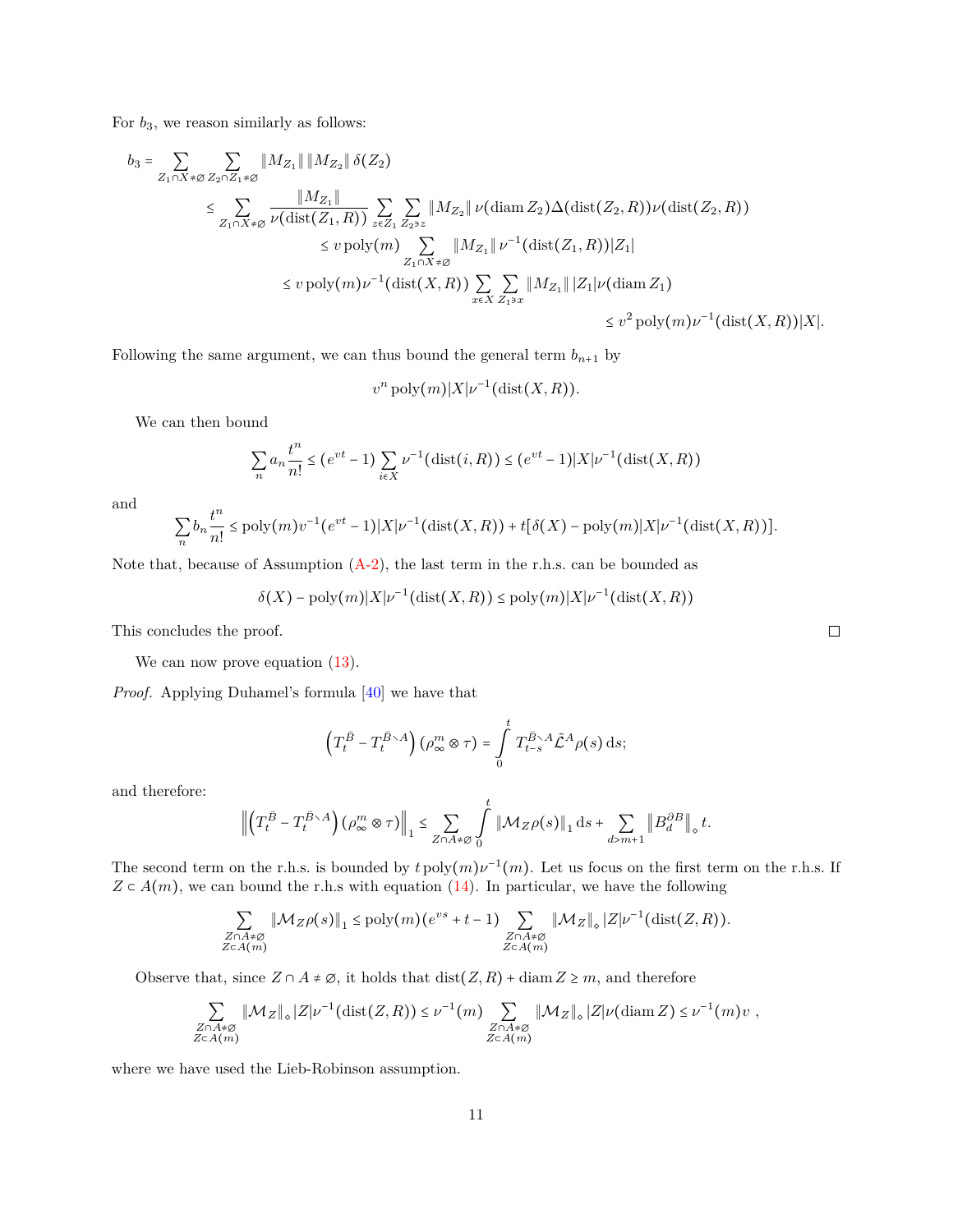If  $Z \notin A(m)$ , then it must hold that  $Z \cap R \neq \emptyset$ . Then we showed in the previous lemma that:

$$
\sum_{\substack{Z\cap A\neq \emptyset\\Z\cap R\neq \emptyset}} \|\mathcal{M}_Z\|_1 \le v|A|\nu^{-1}(\text{dist}(A,R)) = v|A|\nu^{-1}(m).
$$

Putting it all together, we have that

$$
\left\| \left( T_t^{\bar{B}} - T_t^{\bar{B} \wedge A} \right) (\rho_\infty^m \otimes \tau) \right\|_1 \le \text{poly}(m) \nu^{-1}(m) \left[ e^{vt} - 1 + t \right].
$$

# <span id="page-11-0"></span>**4 Decay of correlations**

In this section we show that, as a straightforward consequence of Lemma [11,](#page-7-0) the hypotheses on  $\mathcal L$  imply that its fixed points have a particular character: they have fast decay of correlations, meaning that the correlations between two spatially separated regions is fast-decaying in distance. How fast this decay is is given by the decaying function  $\Delta_0$  defined in Lemma [11.](#page-7-0)

**Theorem 14.** *Under the same assumption as in Lemma [11,](#page-7-0) fix two regions A and*  $B \subset \Lambda$ *, let*  $d_{AB} > 0$  *be the distance between them. Then we have that*

<span id="page-11-1"></span>
$$
T(A:B) \le 3(|A|+|B|)^{\delta} \Delta_0 \left(\frac{d_{AB}}{2}\right),\tag{16}
$$

*where the correlations are calculated with respect to*  $\rho_{\infty}$ *, and*  $\delta$  *and*  $\Delta_0$  *are defined in Lemma [11.](#page-7-0)* 

*Proof.* Let  $C = A \cup B$ , and denote by  $\rho_{AB}$  the reduced density matrix of  $\rho_{\infty}$  over *C*, and by  $\rho_A$  and  $\rho_B$  the reduced state on *A* and *B*, respectively.

Consider  $\rho^s_{\infty}$  the unique fix point of  $T_t^{C(s)}$ , and denote by  $\rho^s_A$  and  $\rho^s_B$  its reduced density matrices over *A* and *B*, respectively. If  $s \leq \frac{d_{AB}}{2}$ , then  $C(s)$  has two disjoint components corresponding to  $A(s)$  and  $B(s)$ , and thus  $\rho^s_{\infty}$  decomposes as a tensor product over such bipartition, and its reduced density matrix over *C* is given by  $\rho_A^s \otimes \rho_B^s$ .

By Lemma [11,](#page-7-0) we have that, for any observable  $O_C$  with operator norm equal to 1 and supported on  $C$ ,

$$
|\text{Tr}\,O_C(\rho_\infty-\rho_\infty^s)| \leq |C|^\delta \Delta_0(s).
$$

This implies that

$$
\|\rho_{AB} - \rho_A^s \otimes \rho_B^s\|_1 \leq |C|^\delta \Delta_0(s).
$$

Since the trace norm does not increases under the partial trace, then

$$
\|\rho_A - \rho_A^s\|_1 \leq |C|^\delta \Delta_0(s),
$$

and the same holds for *B*. This in turn implies that

$$
\|\rho_A \otimes \rho_B - \rho_A^s \otimes \rho_B^s\|_1 \leq 2|C|^{\delta} \Delta_0(s),
$$

and by applying the triangle inequality we obtain the desired result.

*Observation* 15. By equation [\(4\)](#page-4-0), we have that the mutual information  $I(A:B)$  decays with dist $(A, B)$  at essentially the same rate as  $T(A:B)$ .

 $\Box$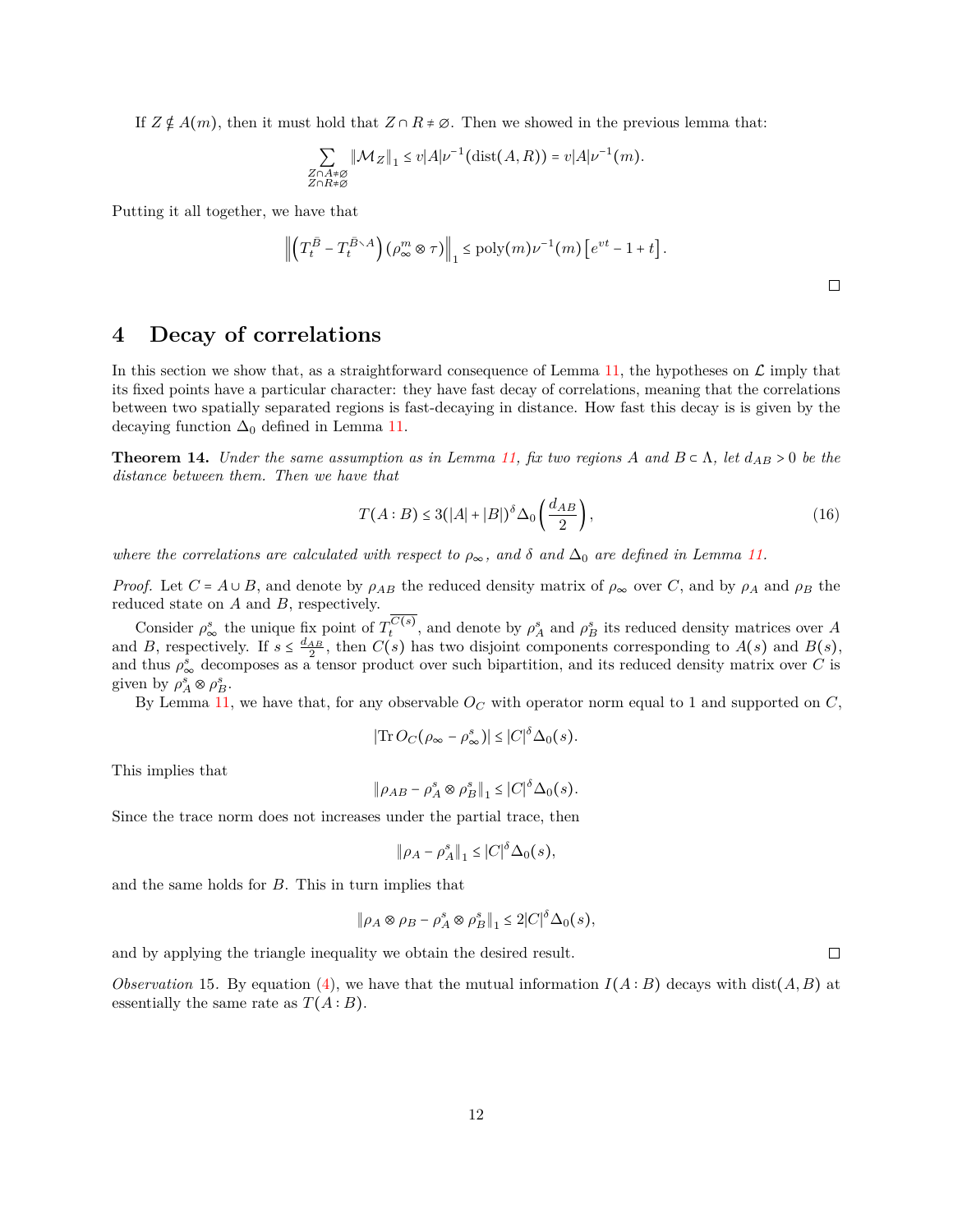Note that the dependence on ∣*A*∣ and ∣*B*∣ of the bound in equation [\(16\)](#page-11-1), which is harmless when *A* and *B* are finite regions – as in the case of two-point correlation functions – becomes significant when one of the two regions is proportional to the system size. In [\[44\]](#page-16-8) the authors defined a correlation length *ξ* for the mutual information, as the minimal length such that, for all  $L \geq \xi$ , it holds that

$$
I(b_x(R-L):b_x(R)^c) \leq \frac{1}{2}I(b_x(R):b_x(R)^c), \quad \forall x, \forall R \geq 0.
$$

From this property they are able to derive an area law for the mutual information of the type:

$$
I(A : A^c) \le 4|\partial A|\xi.
$$

If we were to use [\(16\)](#page-11-1) to determine a correlation length *ξ*, we would obtain a value for *ξ* which depends on the system size, and thus obtain a bound comparable to equation  $(1)$  obtained in [\[20\]](#page-15-12). In the next section we want to show that it is possible to greatly improve this bound, at the cost of adding some extra hypotheses on the evolution.

## <span id="page-12-0"></span>**5 Area law for mutual information**

Until now, we have avoided as much as possible to put restrictions on the function  $\nu(r)$  appearing in Assumptions  $(A-1)$  and  $(A-2)$ , and we have simply required it to be fast enough for Lieb-Robinson bounds to hold. Indeed, in most of the bounds obtained in the previous results it appears  $\nu(r)$  (or  $\Delta_0(r)$ , which depends on  $\nu(r)$ ), so that weaker assumptions will simply lead to weaker bounds.

This gets more complicated when it gets to prove the area law bounds, since we are actually interested in pinning down the case in which the bound on mutual information takes the form of ∣*∂A*∣ log∣*A*∣ - a area law with a logarithmic correction. As will be clear in the proof, the logarithmic correction depends on  $\nu(r)$  (and consequently  $\Delta_0(r)$ ) to be exponential. Slower rates will still lead to a bound on the mutual information, but where the logarithmic correction is replaced by a super-logarithmic correction. The resulting bound can hardly be called an area law - a sub-volume law would be more correct. We will avoid such generalization, as they make the proof unnecessarily complicated, and focus on the more interesting case of exponentially decaying interactions, for which we can prove a proper area law with logarithmic correction.

### **5.1 The pure fixed point case**

In this section, let us suppose that each  $T_t^{\bar{\Lambda}}$  has a unique fixed point, and moreover that this fixed point is pure. This setting is of particular interest in view of dissipative state engineering [\[23,](#page-15-4) [41\]](#page-16-7), since ideally one would like to be able to create pure states (at least before noise and errors are taken into account).

Let us denote by  $|\phi_{\Lambda}\rangle$  the pure fixed point of  $T_t^{\bar{\Lambda}}$ .

**Proposition 16.** Let  $\mathcal{L} = \{\mathcal{M}, \mathcal{B}\}$  be a uniform family of dissipative evolutions, satisfying rapid mixing and *having a unique pure fixed point* ∣*φ*Λ⟩ *for each* Λ*. Fix A* ⊂ Λ*, and let ρ<sup>A</sup> denote the reduced density matrix of* ∣*φ*Λ⟩ *on A. Then it holds that*

$$
S(\rho_A) \le c \log |A| \cdot |\partial A|
$$

*for some constant*  $c > 0$ *.* 

*Proof.* Let  $\ell \geq 0$ , to be determined later, and denote by  $\sigma$  the reduced density matrix of  $|\phi_{A(\ell)}\rangle$  on *A*. Then we have trivially that

$$
S(\sigma) \le \log_2 \dim \mathcal{H}_{A(\ell) \setminus A} \le c_0 \ell |\partial A|,
$$

for some positive constant *c*<sub>0</sub>. On the other hand, by lemma [11,](#page-7-0) we have that  $d = \|\rho_A - \sigma\|_1 \leq |A|^\delta \Delta_0(\ell)$ , and thus by equation [\(2\)](#page-3-0)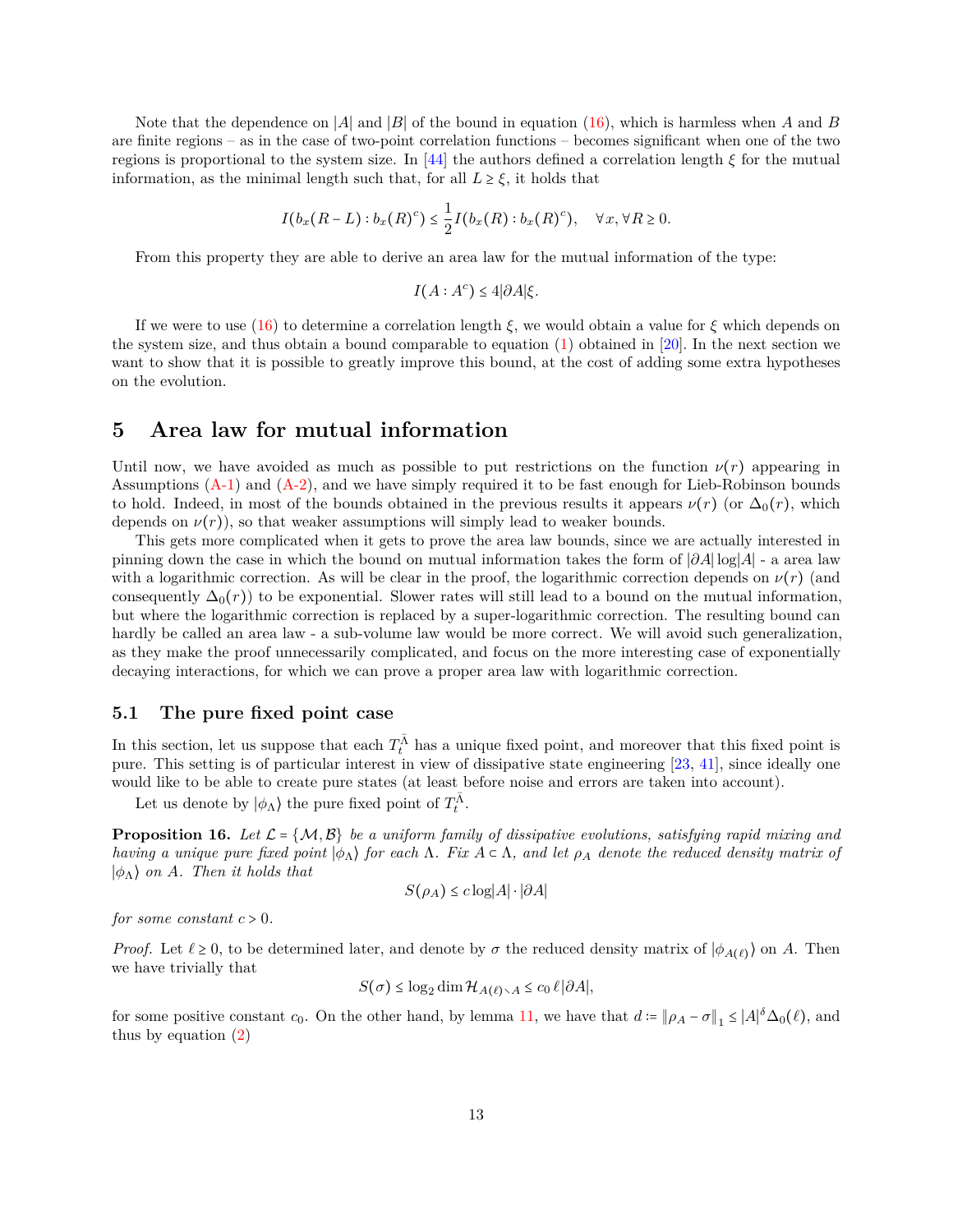$$
S(\rho_A) \leq S(\sigma) + |S(\sigma) - S(\rho_A)| \leq
$$
  

$$
c_0 \ell |\partial A| + 2d|A| + 2h_b(d)
$$
  

$$
\leq c_0 \ell |\partial A| + 2|A|^{\delta+1} \Delta_0(\ell) + 2h_b(d).
$$

Fix a  $\varepsilon$  such that  $0 < \varepsilon < 1/2$  and let us choose  $\ell$  such that  $2|A|^{\delta+1}\Delta_0(\ell) \leq \varepsilon$ . This implies that  $\ell$  scales as log|*A*|, and thus  $S(\rho_A) \leq c_1 \log|A| \cdot |\partial A| + \varepsilon + 2h_b(\varepsilon/2|A|)$ , for some positive  $c_1$ . By taking  $c \geq c_1$  we can absorb the terms depending on  $\varepsilon$  in the other one, and obtain the claimed estimate  $S(\rho_A) \leq c \log|A| \cdot |\partial A|$ .  $\Box$ 

While of interest, the case of a pure fixed point is a very specific one. Therefore, we want to give results applicable in the generic case of a mixed fixed point. To obtain such results we will need to make an additional assumption, namely that the system is frustration free.

#### **5.2 The frustration-free case**

**Theorem 17** (Area law for mutual information). Let  $\mathcal{L} = \{M, \mathcal{B}\}\$  be a uniform family of dissipative evolutions, *satisfying rapid mixing, frustration freeness and having a unique pure fixed point. Let ρ*<sup>∞</sup> *be the fixed point of*  $\mathcal{L}^{\overline{\Lambda}}$  for some  $\Lambda = b_u(L) \subset \Gamma$ . Then we have that

<span id="page-13-0"></span>
$$
I(A : A^c)_{\rho_\infty} \le c \left| \partial A \right| \log |A| \tag{17}
$$

*for some positive c independent of the system-size.*

*Proof.* For each  $n \geq 0$ , let  $\rho_{\infty}^n$  be the fixed point of  $T_t^{\bar{A}(n)}$ . Fix a positive  $n_0$  to be determined later. Then it holds that

$$
I(A:A^{c})_{\rho_{\infty}} = I(A:A^{c})_{\rho_{\infty}^{n_{0}}} + \sum_{n=n_{0}}^{L-1} \left[ I(A:A^{c})_{\rho_{\infty}^{n+1}} - I(A:A^{c})_{\rho_{\infty}^{n}} \right]. \tag{18}
$$

We want to show that it is possible to choose  $n_0$  in such a way that  $I(A: A^c)_{\rho^{n_0}_{\infty}} \leq c |\partial A| \log |A|$  and the sum in the r.h.s. is arbitrarily small.

For each  $n \geq 0$ , we have that, by rapid mixing  $(11)$ 

$$
\left\|\rho^{n+1}_{\infty}-T_t^{\bar{A}(n+1)}(\rho^n_{\infty}\otimes\tau)\right\|_1\leq |A|\phi_1(n)e^{-\gamma t},
$$

where  $\phi_1(n)$  is a polynomial in *n*. On the other hand, equation [\(13\)](#page-7-2) implies that

$$
\left\|T_t^{\bar{A}(n+1)}(\rho^n_{\infty}\otimes\tau)-T_t^{\bar{A}(n+1)\cdot A}(\rho^n_{\infty}\otimes\tau)\right\|_1\leq |A|\phi_2(n)\nu^{-1}(n)[e^{vt}+t-1],
$$

and  $\phi_2(n)$  is polynomial in *n*. Let us choose choose  $t_n$  such that

$$
\varepsilon_n \coloneqq \phi_1(n) e^{-\gamma t_n} + \phi_2(n) \nu^{-1}(n) \big[ e^{v t_n} + t_n - 1 \big]
$$

is exponentially decaying in *n*. This can be done by taking  $t_n$  which scales proportionally to  $\frac{1}{v+\gamma} \log (\nu(n) \frac{\phi_1(n)}{\phi_2(n)}$  $\frac{\varphi_1(n)}{\phi_2(n)}$ ), which is essentially linear if  $\nu(n)$  grows exponentially. We can put the two bounds together using the triangle inequality, in such a way that

$$
\left\|\rho^{n+1}_{\infty}-T_{t_n}^{\bar{A}(n+1)\times A}(\rho^n_{\infty}\otimes\tau)\right\|_{1}\leq |A|\varepsilon_n.
$$

Observe that, since  $T_t^{\bar{A}(n+1)\times A}$  does not act on A,  $I(A: A^c)_{T_t^{\bar{A}(n+1)\times A}(\rho_{\infty}^n\otimes\tau)} \leq I(A: A^c)_{\rho_{\infty}^n}$ .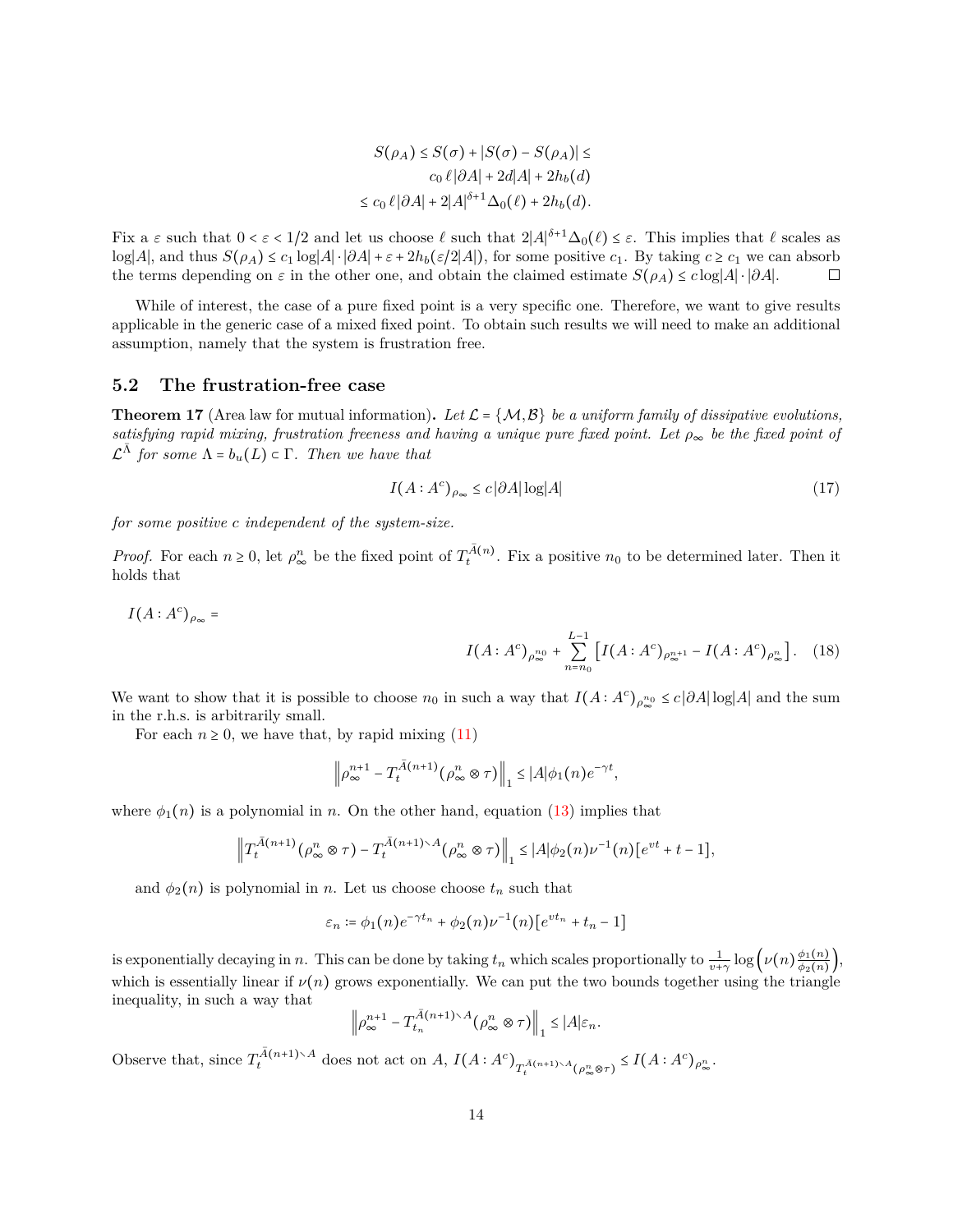Let us assume that  $n_0$  is big enough so that  $\varepsilon_n |A|^2 \leq 2^{-n}$  for all  $n \geq n_0$ , we can then apply inequality [\(4\)](#page-4-0) and obtain

$$
I(A: A^c)_{\rho^{n+1}_{\infty}} - I(A: A^c)_{\rho^n_{\infty}} \le
$$
  

$$
\leq I(A: A^c)_{\rho^{n+1}_{\infty}} - I(A: A^c)_{T_t^{\bar{A}(n+1)\wedge A}(\rho^n_{\infty} \otimes \tau)} \leq
$$
  

$$
6\varepsilon_n |A|^2 + 4h_b(\varepsilon_n |A|).
$$

Then

$$
I(A:A^{c})_{\rho_{\infty}} \leq I(A:A^{c})_{\rho_{\infty}^{n_{0}}} + 6\sum_{n=n_{0}}^{L-1} 2^{-n} + 4\sum_{n=n_{0}}^{L-1} h_{b}(\varepsilon_{n}|A|).
$$

Observe that, if  $0 \le x \le 1/e$ , then  $(x-1) \log_2(1-x) \le -x \log_2 x$ , and the latter is a increasing function in that interval. Therefore:

$$
h_b(\varepsilon_n|A|) \leq -2\varepsilon_n|A|\log_2(\varepsilon_n|A|) \leq \frac{2^{-n+1}}{|A|}\left(n+\log_2|A|\right).
$$

Therefore,  $\sum_{n=n_0}^{L-1} h_b(\varepsilon_n|A|)$  is the tail of a series which is converging geometrically, and therefore is exponentially decaying as  $n_0$  increases. The same is true for  $\sum_{n=n_0}^{L-1} \lambda^n$ , so that both of them can be made smaller than  $I(A: A^c)_{\rho^{n_0}_{\infty}}$ .

By taking  $n_0$  proportional to log|*A*|, we can bound  $I(A: A^c)_{\rho^{n_0}}$  by the logarithm of dim  $\mathcal{H}_{A^c}$ , which is proportional to  $|A(n_0) \setminus A|$ , and therefore:

$$
I(A : A^c)_{\rho^{n_0}_{\infty}} \le c |\partial A| \log |A|.
$$

In conclusion, we have bounded the r.h.s. of [\(18\)](#page-13-0) by *c*∣*∂A*∣ log∣*A*∣, and this concludes the proof.

 $\Box$ 

**Acknowledgements** F. G. S. L. B. is supported by EPSRC. T. S. C. is supported by the Royal Society. A. L. is supported by MINECO FPI fellowship BES-2012-052404. A. L. and D. P.-G. acknowledge support from MINECO (grant MTM2011-26912), Comunidad de Madrid (grant QUITEMAD+-CM, ref. S2013/ICE-2801) and the European CHIST-ERA project CQC (funded partially by MINECO grant PRI-PIMCHI-2011-1071). This work was made possible through the support of grant #48322 from the John Templeton Foundation. The opinions expressed in this publication are those of the authors and do not necessarily reflect the views of the John Templeton Foundation. This project has received funding from the European Research Council (ERC) under the European Union's Horizon 2020 research and innovation programme (grant agreement No 648913). S. M. acknowledges funding provided by IQIM, an NSF Physics Frontiers Center with support of the Gordon and Betty Moore Foundation through Grant #GBMF1250, and AFOSR Grant #FA8750-12-2-0308. The authors would like to thank the hospitality of the Isaac Newton Institute for Mathematical Sciences, where part of this work was carried out.

### **References**

- <span id="page-14-3"></span>[1] R. Alicki and M. Fannes. "Continuity of quantum conditional information". In: *J. Phys. A* 37.5 (2004), pp. L55–L57. issn: 0305-4470. arXiv:[quant-ph/0312081](http://arxiv.org/abs/quant-ph/0312081).
- <span id="page-14-0"></span>[2] I. Arad, A. Kitaev, Z. Landau, and U. Vazirani. *An area law and sub-exponential algorithm for 1D systems*. Jan. 2013. arXiv:[1301.1162 \[quant-ph\]](http://arxiv.org/abs/1301.1162).
- <span id="page-14-1"></span>[3] I. Arad, Z. Landau, and U. Vazirani. "Improved one-dimensional area law for frustration-free systems". In: *Phys. Rev. B* 85 (19 May 2012), p. 195145.
- <span id="page-14-4"></span>[4] K. M. R. Audenaert. "A sharp continuity estimate for the von Neumann entropy". In: *J. Phys. A* 40.28 (July 2007), pp. 8127–8136. arXiv:[quant-ph/0610146](http://arxiv.org/abs/quant-ph/0610146).
- <span id="page-14-2"></span>[5] J. T. Barreiro et al. "Experimental multiparticle entanglement dynamics induced by decoherence". In: *Nature Physics* 6 (Dec. 2010), pp. 943–946. arXiv:[1005.1965 \[quant-ph\]](http://arxiv.org/abs/1005.1965).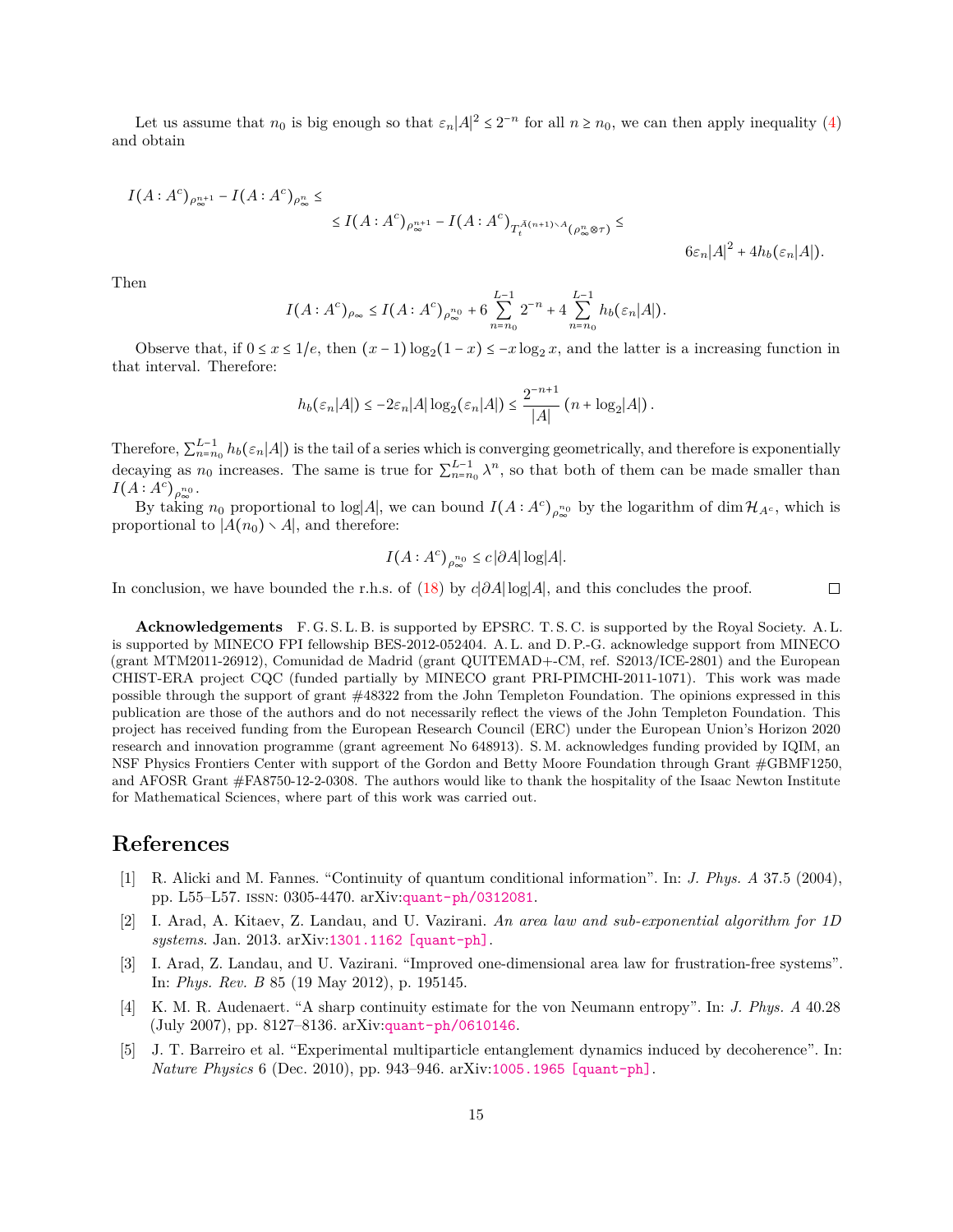- <span id="page-15-6"></span>[6] C. H. Bennett, D. P. DiVincenzo, J. A. Smolin, and W. K. Wootters. "Mixed-state entanglement and quantum error correction". In: *Physical Review A* 54.5 (1996), p. 3824.
- <span id="page-15-0"></span>[7] F. G. S. L. Brandao and M. Horodecki. "An area law for entanglement from exponential decay of correlations". In: *Nat Phys* 9.11 (Nov. 2013), pp. 721–726. issn: 1745-2473.
- <span id="page-15-1"></span>[8] F. G. S. L. Brandao and M. Horodecki. "Exponential Decay of Correlations Implies Area Law". In: *Comm. Math. Phys.* 333 (Jan. 2015), p. 761.
- <span id="page-15-16"></span>[9] H. Breuer and F. Petruccione. *The Theory of Open Quantum Systems*. Oxford University Press, 2002. isbn: 9780198520634.
- <span id="page-15-7"></span>[10] T. Cubitt, A. Lucia, S. Michalakis, and D. Perez-Garcia. "Stability of Local Quantum Dissipative Systems". English. In: *Communications in Mathematical Physics* 337.3 (2015), pp. 1275–1315. issn: 0010-3616. arXiv:[1303.4744 \[quant-ph\]](http://arxiv.org/abs/1303.4744).
- <span id="page-15-13"></span>[11] M. Fannes. "A continuity property of the entropy density for spin lattice systems". In: *Comm. Math. Phys.* 31 (1973), pp. 291–294. issn: 0010-3616.
- <span id="page-15-3"></span>[12] D. Gioev and I. Klich. "Entanglement Entropy of Fermions in Any Dimension and the Widom Conjecture". In: *Phys. Rev. Lett.* 96 (10 2006), p. 100503.
- <span id="page-15-14"></span>[13] V. Gorini, A. Kossakowski, and E. C. G. Sudarshan. "Completely positive dynamical semigroups of *N*-level systems". In: *J. Mathematical Phys.* 17.5 (1976), pp. 821–825. issn: 0022-2488.
- <span id="page-15-9"></span>[14] L. Gross. "Hypercontractivity, logarithmic Sobolev inequalities, and applications: a survey of surveys". In: *Diffusion, quantum theory, and radically elementary mathematics*. Vol. 47. Math. Notes. Princeton, NJ: Princeton Univ. Press, 2006, pp. 45–73.
- [15] L. Gross. "Logarithmic Sobolev inequalities". In: *Amer. J. Math.* 97.4 (1975), pp. 1061–1083. issn: 0002-9327.
- <span id="page-15-10"></span>[16] L. Gross. "Logarithmic Sobolev inequalities and contractivity properties of semigroups". In: *Dirichlet forms (Varenna, 1992)*. Vol. 1563. Lecture Notes in Math. Berlin: Springer, 1993, pp. 54–88.
- <span id="page-15-2"></span>[17] M. B. Hastings. "An area law for one-dimensional quantum systems". In: *Journal of Statistical Mechanics: Theory and Experiment* 2007.08 (2007), P08024. arXiv:[0705.2024 \[quant-ph\]](http://arxiv.org/abs/0705.2024).
- <span id="page-15-19"></span>[18] M. B. Hastings. "Locality in Quantum Systems". In: *ArXiv e-prints* (Aug. 2010). arXiv:[1008.5137](http://arxiv.org/abs/1008.5137) [\[math-ph\]](http://arxiv.org/abs/1008.5137).
- <span id="page-15-17"></span>[19] M. J. Kastoryano and F. G. S. L. Brandao. *Quantum Gibbs Samplers: the commuting case*. 2014. arXiv:[1409.3435 \[quant-ph\]](http://arxiv.org/abs/1409.3435).
- <span id="page-15-12"></span>[20] M. J. Kastoryano and J. Eisert. "Rapid mixing implies exponential decay of correlations". In: *Journal of Mathematical Physics* 54.10 (2013), p. 102201. arXiv:[1303.6304 \[quant-ph\]](http://arxiv.org/abs/1303.6304).
- <span id="page-15-8"></span>[21] M. J. Kastoryano, D. Reeb, and M. M. Wolf. "A cutoff phenomenon for quantum Markov chains". In: *J. Phys. A* 45.7 (2012), pp. 075307, 16. issn: 1751-8113. arXiv:[1111.2123 \[quant-ph\]](http://arxiv.org/abs/1111.2123).
- <span id="page-15-11"></span>[22] M. J. Kastoryano and K. Temme. "Quantum logarithmic Sobolev inequalities and rapid mixing". In: *Journal of Mathematical Physics* 54.5, 052202 (2013), pp. –. arXiv:[1207.3261 \[quant-ph\]](http://arxiv.org/abs/1207.3261).
- <span id="page-15-4"></span>[23] B. Kraus et al. "Preparation of entangled states by quantum Markov processes". In: *Phys. Rev. A* 78.4, 042307 (Oct. 2008). arXiv:[0803.1463 \[quant-ph\]](http://arxiv.org/abs/0803.1463).
- <span id="page-15-5"></span>[24] H. Krauter et al. "Entanglement Generated by Dissipation and Steady State Entanglement of Two Macroscopic Objects". In: *Phys. Rev. Lett.* 107 (8 Aug. 2011), p. 080503.
- <span id="page-15-18"></span>[25] E. H. Lieb and D. W. Robinson. "The finite group velocity of quantum spin systems". In: *Comm. Math. Phys.* 28.3 (1972), pp. 251–257.
- <span id="page-15-15"></span>[26] G. Lindblad. "On the generators of quantum dynamical semigroups". In: *Comm. Math. Phys.* 48.2 (1976), pp. 119–130. issn: 0010-3616.